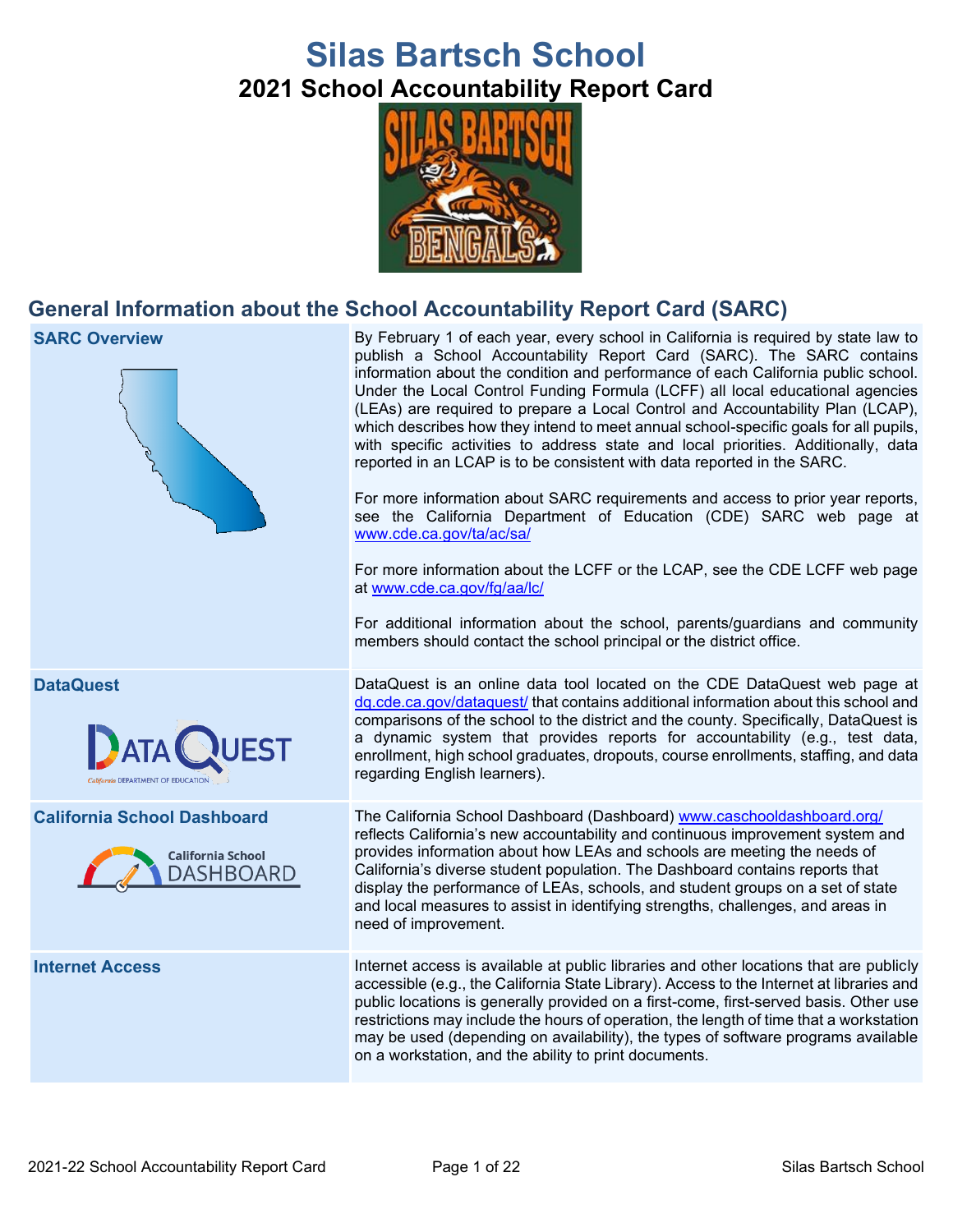#### **2021-22 School Contact Information**

| <b>School Name</b>                       | Silas Bartsch School       |
|------------------------------------------|----------------------------|
| <b>Street</b>                            | 2225 East North Ave.       |
| City, State, Zip                         | Reedley, CA 93654          |
| <b>Phone Number</b>                      | 559-305-7360               |
| <b>Principal</b>                         | Rodney J. Cisneros         |
| <b>Email Address</b>                     | cisneros-r@kcusd.com       |
| <b>School Website</b>                    | https://bartsch.kcusd.com/ |
| <b>County-District-School (CDS) Code</b> | 10622650116657             |

| 2021-22 District Contact Information |                                      |  |  |  |
|--------------------------------------|--------------------------------------|--|--|--|
| <b>District Name</b>                 | Kings Canyon Unified School District |  |  |  |
| <b>Phone Number</b>                  | $(559)$ 305-7010                     |  |  |  |
| Superintendent                       | John G. Campbell                     |  |  |  |
| <b>Email Address</b>                 | guzman-j@kcusd.com                   |  |  |  |
| <b>District Website Address</b>      | https://www.kcusd.com/               |  |  |  |

#### **2021-22 School Overview**

Silas Bartsch is a K-8 school located on the east side of Reedley in the Kings Canyon Unified School District. Reedley is located in the agricultural center of the San Joaquin Valley. The total school population consists of approximately 640 Kings Canyon Unified School District students on a traditional school schedule. KCUSD serves approximately 9,250 students with 8 elementary K-5 schools, 4 elementary K-8 schools, 3 middle schools, 3 high schools, 1 continuation high school, and an Adult School program. KCUSD is located in the San Joaquin Valley in and around the cities of Reedley and Orange Cove. The total area of the District is over 600 square miles.

#### **Our Mission**

SBS, in partnership with all stakeholders, is committed to producing academically proficient students and positively engaged citizens through a rigorous course of instruction and a comprehensive system of support within a safe learning environment.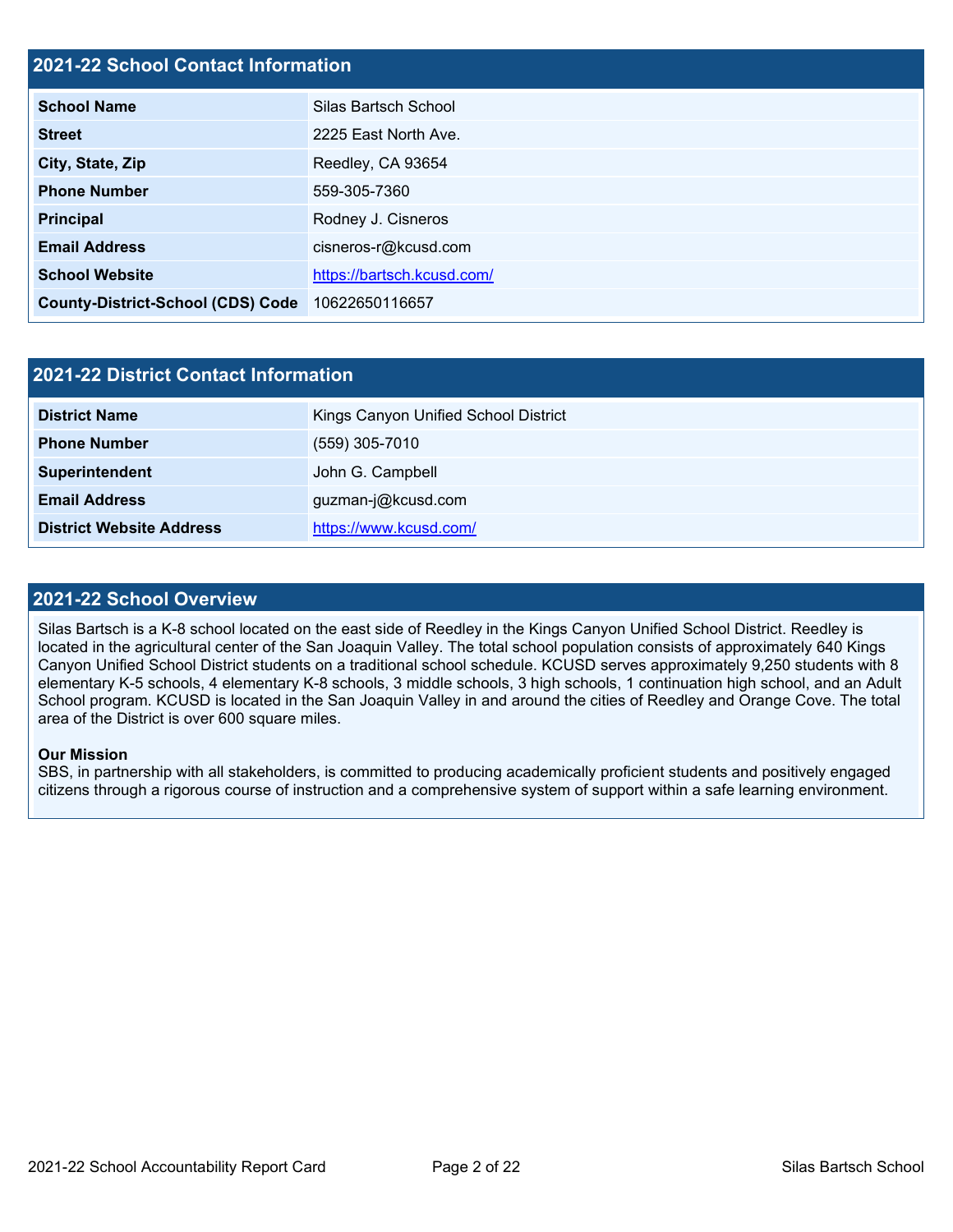# **About this School**

| 2020-21 Student Enrollment by Grade Level |                           |  |  |  |
|-------------------------------------------|---------------------------|--|--|--|
| <b>Grade Level</b>                        | <b>Number of Students</b> |  |  |  |
| Kindergarten                              | 74                        |  |  |  |
| Grade 1                                   | 50                        |  |  |  |
| Grade 2                                   | 74                        |  |  |  |
| Grade 3                                   | 71                        |  |  |  |
| Grade 4                                   | 89                        |  |  |  |
| Grade 5                                   | 65                        |  |  |  |
| Grade 6                                   | 72                        |  |  |  |
| Grade 7                                   | 79                        |  |  |  |
| Grade 8                                   | 69                        |  |  |  |
| <b>Total Enrollment</b>                   | 643                       |  |  |  |

# **2020-21 Student Enrollment by Student Group**

| <b>Student Group</b>                   | <b>Percent of Total Enrollment</b> |
|----------------------------------------|------------------------------------|
| American Indian or Alaska Native       | 0.2                                |
| <b>Asian</b>                           | 0.6                                |
| <b>Black or African American</b>       | 0.2                                |
| <b>Filipino</b>                        | 1.4                                |
| <b>Hispanic or Latino</b>              | 92.8                               |
| Native Hawaiian or Pacific Islander    | 0.5                                |
| <b>Two or More Races</b>               | 0.2                                |
| <b>White</b>                           | 4.2                                |
| <b>English Learners</b>                | 36.1                               |
| <b>Foster Youth</b>                    | 0.3                                |
| <b>Homeless</b>                        | 0.2                                |
| <b>Socioeconomically Disadvantaged</b> | 89.3                               |
| <b>Students with Disabilities</b>      | 4.5                                |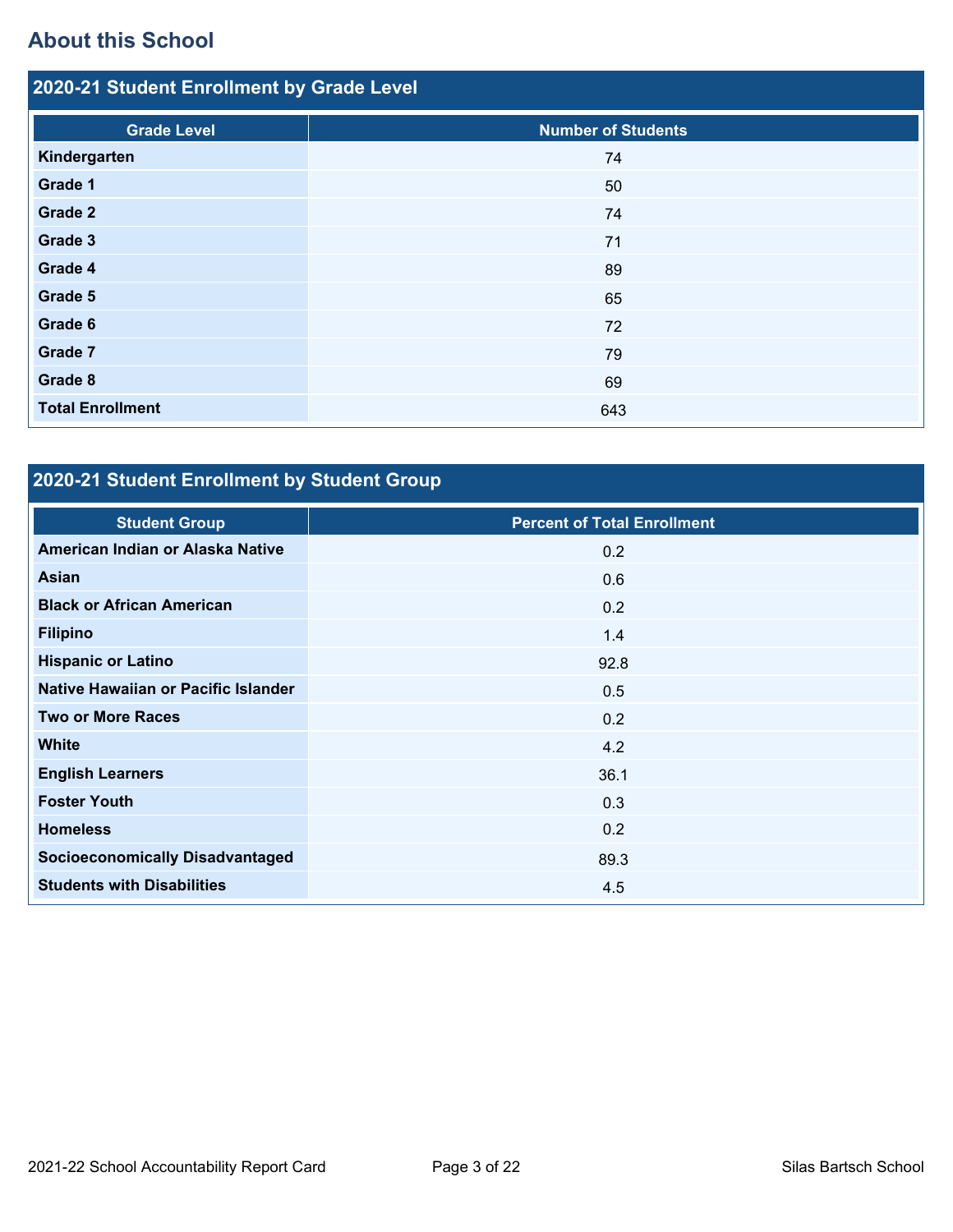# **A. Conditions of Learning State Priority: Basic**

The SARC provides the following information relevant to the State priority: Basic (Priority 1):

- Degree to which teachers are appropriately assigned and fully credentialed in the subject area and for the pupils they are teaching;
	- Pupils have access to standards-aligned instructional materials; and
- School facilities are maintained in good repair

Note: For more information refer to the Updated Teacher Equity Definitions web page at<https://www.cde.ca.gov/pd/ee/teacherequitydefinitions.asp>

#### **2019-20 Teacher Preparation and Placement**

| <b>Authorization/Assignment</b>                                                                 | 2019-20 |
|-------------------------------------------------------------------------------------------------|---------|
| Fully (Preliminary or Clear) Credentialed for Subject and Student Placement (properly assigned) |         |
| Intern Credential Holders Properly Assigned                                                     |         |
| Teachers Without Credentials and Misassignments ("ineffective" under ESSA)                      |         |
| Credentialed Teachers Assigned Out-of-Field ("out-of-field" under ESSA)                         |         |
| <b>Unknown</b>                                                                                  |         |
| <b>Total Teaching Positions</b>                                                                 |         |
|                                                                                                 |         |

Note: The data in this table is based on Full Time Equivalent (FTE) status. One FTE equals one staff member working full time; one FTE could also represent two staff members who each work 50 percent of full time. Additionally, an assignment is defined as a position that an educator is assigned to based on setting, subject, and grade level. An authorization is defined as the services that an educator is authorized to provide to students.

### **2019-20 Teachers Without Credentials and Misassignments (considered "ineffective" under ESSA)**

| <b>Authorization/Assignment</b>                              | 2019-20 |
|--------------------------------------------------------------|---------|
| <b>Permits and Waivers</b>                                   |         |
| <b>Misassignments</b>                                        |         |
| <b>Vacant Positions</b>                                      |         |
| <b>Total Teachers Without Credentials and Misassignments</b> |         |

### **2019-20 Credentialed Teachers Assigned Out-of-Field (considered "out-of-field" under ESSA)**

| <b>Indicator</b>                                              | 2019-20 |
|---------------------------------------------------------------|---------|
| <b>Credentialed Teachers Authorized on a Permit or Waiver</b> |         |
| <b>Local Assignment Options</b>                               |         |
| <b>Total Out-of-Field Teachers</b>                            |         |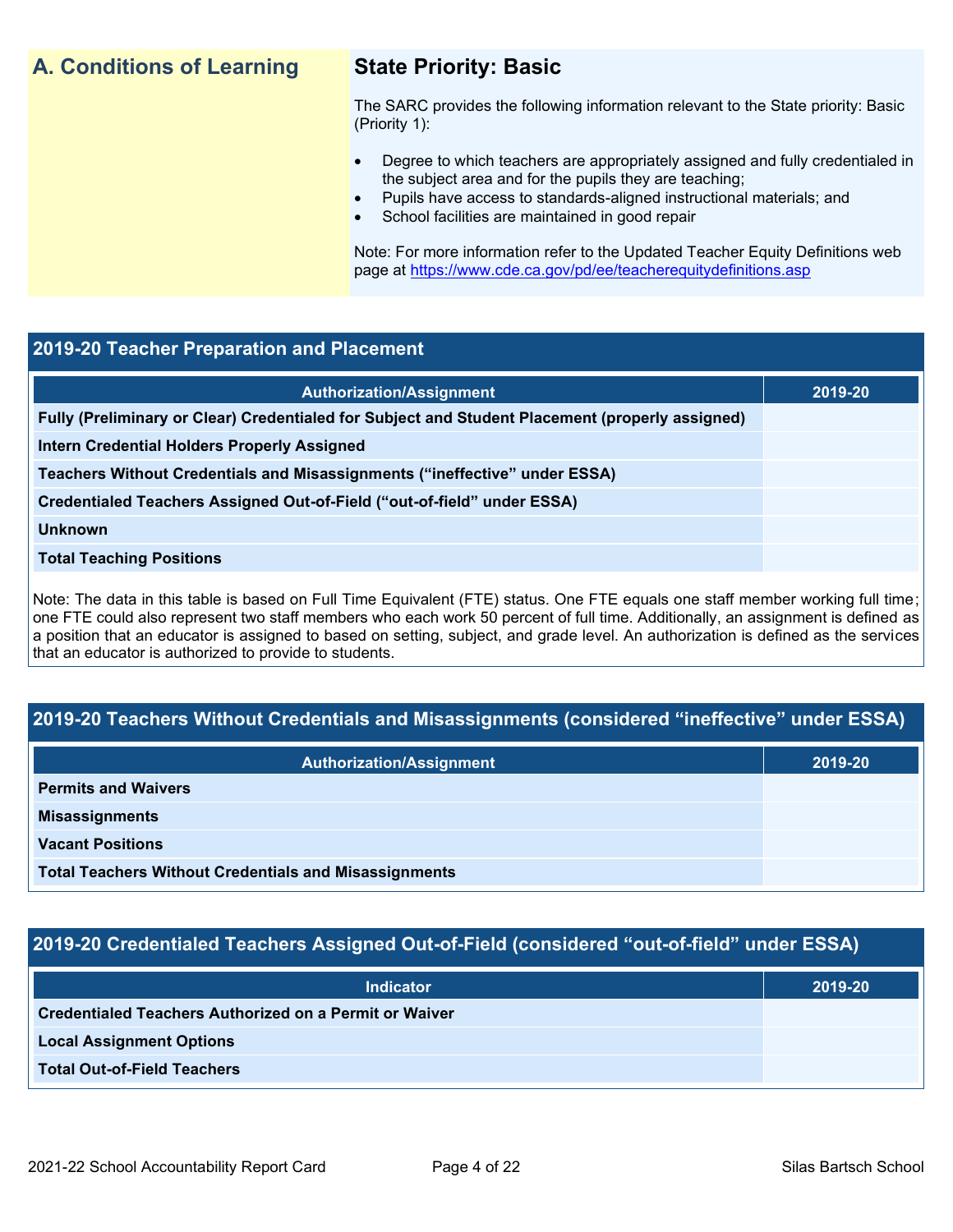#### **2019-20 Class Assignments**

| <b>Indicator</b>                                                                                                                                    | 2019-20 |
|-----------------------------------------------------------------------------------------------------------------------------------------------------|---------|
| <b>Misassignments for English Learners</b><br>(a percentage of all the classes with English learners taught by teachers that are misassigned)       |         |
| No credential, permit or authorization to teach<br>(a percentage of all the classes taught by teachers with no record of an authorization to teach) |         |

## **2021-22 Quality, Currency, Availability of Textbooks and Other Instructional Materials**

A district textbook adoption committee is established for the process of textbook adoption. Each school site or grade level is represented on each textbook adoption committee. At Silas Bartsch School, there are sufficient textbooks and instructional materials for each of the core content areas. Each pupil, including English Learners, have access to district adopted texts, workbooks, or other supplemental instructional materials to use in class and to take home.

#### **Year and month in which the data were collected** August 2021

| <b>Subject</b>                                         | Textbooks and Other Instructional Materials/year of<br><b>Adoption</b>                                | <b>From</b><br><b>Most</b><br><b>Recent</b><br><b>Adoption</b> | <b>Percent</b><br><b>Students</b><br><b>Lacking Own</b><br><b>Assigned</b><br><b>Copy</b> |
|--------------------------------------------------------|-------------------------------------------------------------------------------------------------------|----------------------------------------------------------------|-------------------------------------------------------------------------------------------|
| <b>Reading/Language Arts</b>                           | Engage NY, June 2014                                                                                  | Yes                                                            | $0\%$                                                                                     |
| <b>Mathematics</b>                                     | Engage NY, June 2014                                                                                  | Yes                                                            | $0\%$                                                                                     |
| <b>Science</b>                                         | Amplify Science, 2020                                                                                 | Yes                                                            | $0\%$                                                                                     |
| <b>History-Social Science</b>                          | K-5 Scott Foresman, It's Revolutionary, 2005 edition<br>Holt, California Social Studies, 2005 edition | Yes                                                            | $0\%$                                                                                     |
| <b>Foreign Language</b>                                | <b>NA</b>                                                                                             |                                                                | <b>NA</b>                                                                                 |
| <b>Health</b>                                          | <b>NA</b>                                                                                             |                                                                | <b>NA</b>                                                                                 |
| <b>Visual and Performing Arts</b>                      | <b>NA</b>                                                                                             |                                                                | <b>NA</b>                                                                                 |
| <b>Science Laboratory Equipment</b><br>$(grades 9-12)$ | <b>NA</b>                                                                                             |                                                                | <b>NA</b>                                                                                 |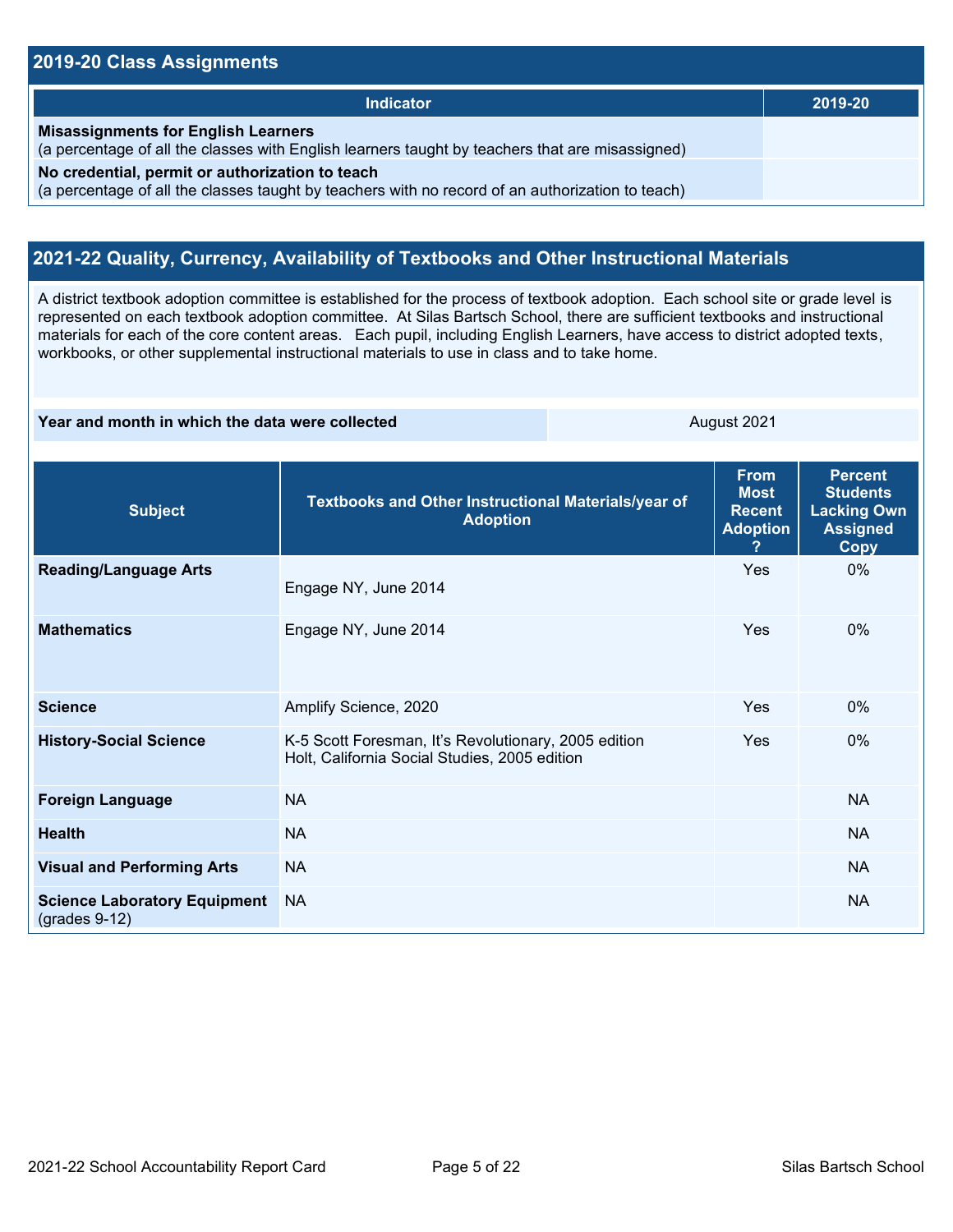#### **School Facility Conditions and Planned Improvements**

The Silas Bartsch campus officially opened on October 27 2008. The school was built during the first three months of the 2008- 2009 school year. All facilities were completed in October of 2008. The grounds and fields were completed in March of 2009. Silas Bartsch School has added two playground areas to its campus during the spring of 2009. Most recently, a new black top area complete with basketball courts has been added. Construction of two shade structures will begin in winter of 2015. In the fall of 2019, solar panels were added to the north parking lot.

The Silas Bartsch School campus consists of an administration building, library media center, and multipurpose building. Silas Bartsch School is surrounded by undeveloped land but anticipates developement of its' surrounding community. There is an existing plan for the addition of classrooms when needed.

#### **Year and month of the most recent FIT report** 11/2021 11/2021

| <b>System Inspected</b>                                                       | <b>Rate</b><br>Good       | <b>Rate</b><br>Fair | Rate<br>Poor | <b>Repair Needed and Action Taken or Planned</b>                                                                                                                                                                                                    |
|-------------------------------------------------------------------------------|---------------------------|---------------------|--------------|-----------------------------------------------------------------------------------------------------------------------------------------------------------------------------------------------------------------------------------------------------|
| <b>Systems:</b><br>Gas Leaks, Mechanical/HVAC, Sewer                          | $\mathsf{X}$              |                     |              | Exemplary.                                                                                                                                                                                                                                          |
| Interior:<br><b>Interior Surfaces</b>                                         | X                         |                     |              | Exemplary.                                                                                                                                                                                                                                          |
| <b>Cleanliness:</b><br>Overall Cleanliness, Pest/Vermin Infestation           | $\sf X$                   |                     |              |                                                                                                                                                                                                                                                     |
| <b>Electrical</b>                                                             | $\mathsf{X}$              |                     |              | Exterior lights out. 1. Several exterior lights out<br>throughout campus, maintenance is currently in<br>the process of replacing lights.                                                                                                           |
| <b>Restrooms/Fountains:</b><br>Restrooms, Sinks/ Fountains                    | $\times$                  |                     |              | Exemplary.                                                                                                                                                                                                                                          |
| Safety:<br>Fire Safety, Hazardous Materials                                   | $\boldsymbol{\mathsf{X}}$ |                     |              | Exemplary.                                                                                                                                                                                                                                          |
| Structural:<br><b>Structural Damage, Roofs</b>                                | $\sf X$                   |                     |              | 2. Roof on the Admin building was repaired<br>during the summer break. A leak continues to<br>drain inside library. Maintenance identified, leak<br>coming from gutter that is underneath roof cap.<br>Maintenance is currently looking into a fix. |
| <b>External:</b><br>Playground/School Grounds, Windows/<br>Doors/Gates/Fences | X                         |                     |              | Exemplary.                                                                                                                                                                                                                                          |

| <b>Overall Facility Rate</b> |      |      |      |  |  |
|------------------------------|------|------|------|--|--|
| <b>Exemplary</b>             | Good | Fair | Poor |  |  |
|                              |      |      |      |  |  |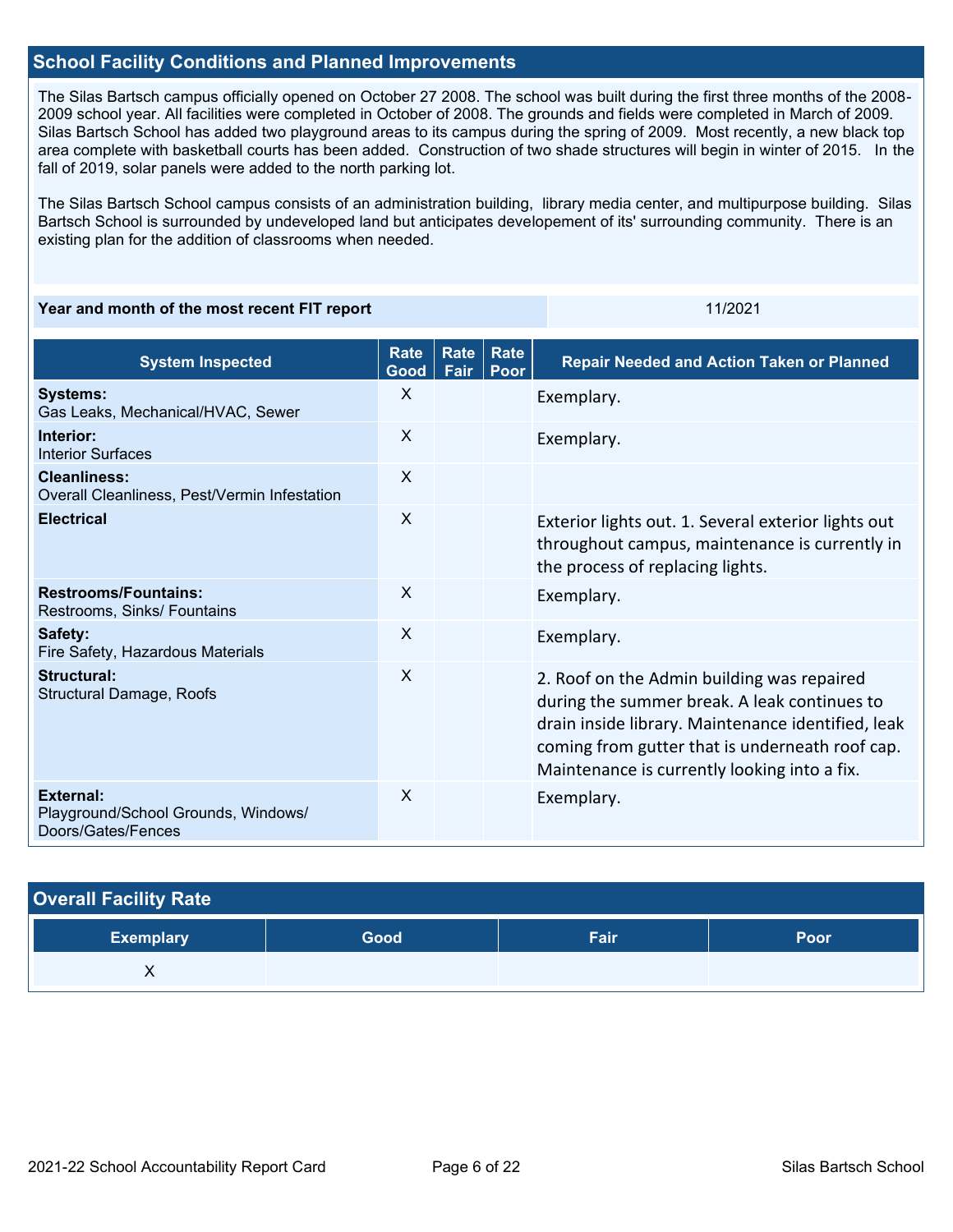# **B. Pupil Outcomes State Priority: Pupil Achievement**

The SARC provides the following information relevant to the State priority: Pupil Achievement (Priority 4):

#### **Statewide Assessments**

(i.e., California Assessment of Student Performance and Progress [CAASPP] System includes the Smarter Balanced Summative Assessments for students in the general education population and the California Alternate Assessments [CAAs] for English language arts/literacy [ELA] and mathematics given in grades three through eight and grade eleven. Only eligible students may participate in the administration of the CAAs. CAAs items are aligned with alternate achievement standards, which are linked with the Common Core State Standards [CCSS] for students with the most significant cognitive disabilities).

The CAASPP System encompasses the following assessments and student participation requirements:

- 1. **Smarter Balanced Summative Assessments and CAAs for ELA** in grades three through eight and grade eleven.
- 2. **Smarter Balanced Summative Assessments and CAAs for mathematics** in grades three through eight and grade eleven.
- 3. **California Science Test (CAST) and CAAs for Science** in grades five, eight, and once in high school (i.e., grade ten, eleven, or twelve).

#### **SARC Reporting in the 2020-2021 School Year Only**

Where the most viable option, LEAs were required to administer the statewide summative assessment in ELA and mathematics. Where a statewide summative assessment was not the most viable option for the LEA (or for one or more gradelevel[s] within the LEA) due to the pandemic, LEAs were allowed to report results from a different assessment that met the criteria established by the State Board of Education (SBE) on March 16, 2021. The assessments were required to be:

- Aligned with CA CCSS for ELA and mathematics;
- Available to students in grades 3 through 8, and grade 11; and
- Uniformly administered across a grade, grade span, school, or district to all eligible students.

#### **Options**

Note that the CAAs could only be administered in-person following health and safety requirements. If it was not viable for the LEA to administer the CAAs in person with health and safety guidelines in place, the LEA was directed to not administer the tests. There were no other assessment options available for the CAAs. Schools administered the Smarter Balanced Summative Assessments for ELA and mathematics, other assessments that meet the SBE criteria, or a combination of both, and they could only choose one of the following:

- Smarter Balanced ELA and mathematics summative assessments;
- Other assessments meeting the SBE criteria; or
- Combination of Smarter Balanced ELA and mathematics summative assessments and other assessments.

The percentage of students who have successfully completed courses that satisfy the requirements for entrance to the University of California and the California State University, or career technical education sequences or programs of study.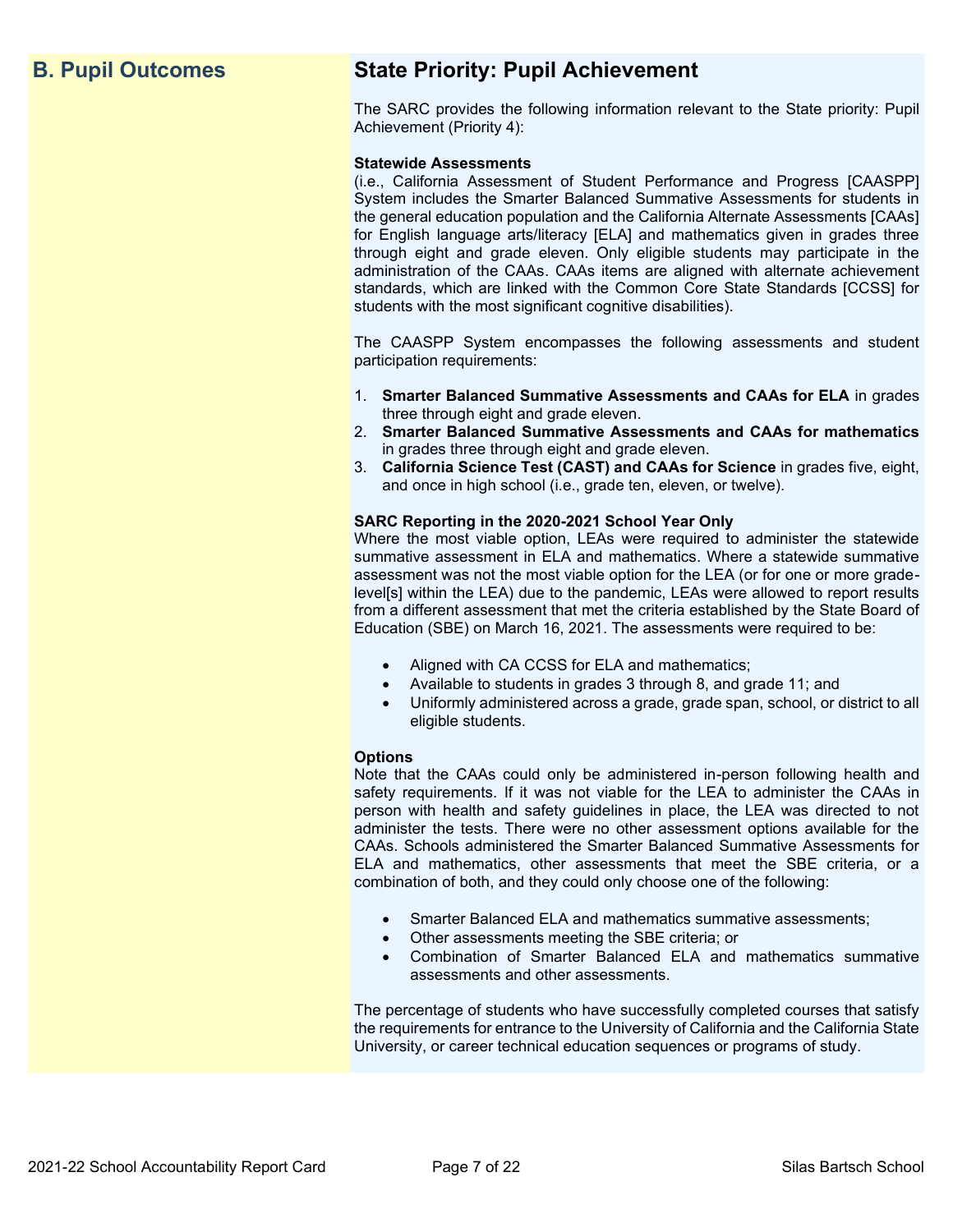#### **Percentage of Students Meeting or Exceeding the State Standard on CAASPP**

This table displays CAASPP test results in ELA and mathematics for all students grades three through eight and grade eleven taking and completing a state-administered assessment.

The 2019-2020 data cells with N/A values indicate that the 2019-2020 data are not available due to the COVID-19 pandemic and resulting summative test suspension. The Executive Order N-30-20 was issued which waived the assessment, accountability, and reporting requirements for the 2019-2020 school year.

The 2020-2021 data cells have N/A values because these data are not comparable to other year data due to the COVID-19 pandemic during the 2020-2021 school year. Where the CAASPP assessments in ELA and/or mathematics is not the most viable option, the LEAs were allowed to administer local assessments. Therefore, the 2020-2021 data between school years for the school, district, state are not an accurate comparison. As such, it is inappropriate to compare results of the 2020-2021 school year to other school years.

| Subject                                                              | <b>School</b><br>2019-20 | <b>School</b><br>2020-21 | <b>District</b><br>2019-20 | <b>District</b><br>2020-21 | <b>State</b><br>2019-20 | <b>State</b><br>2020-21 |
|----------------------------------------------------------------------|--------------------------|--------------------------|----------------------------|----------------------------|-------------------------|-------------------------|
| <b>English Language Arts/Literacy</b><br>$\left($ grades 3-8 and 11) | N/A                      | N/A                      | N/A                        | N/A                        | N/A                     | N/A                     |
| <b>Mathematics</b><br>$(grades 3-8 and 11)$                          | N/A                      | N/A                      | N/A                        | N/A                        | N/A                     | N/A                     |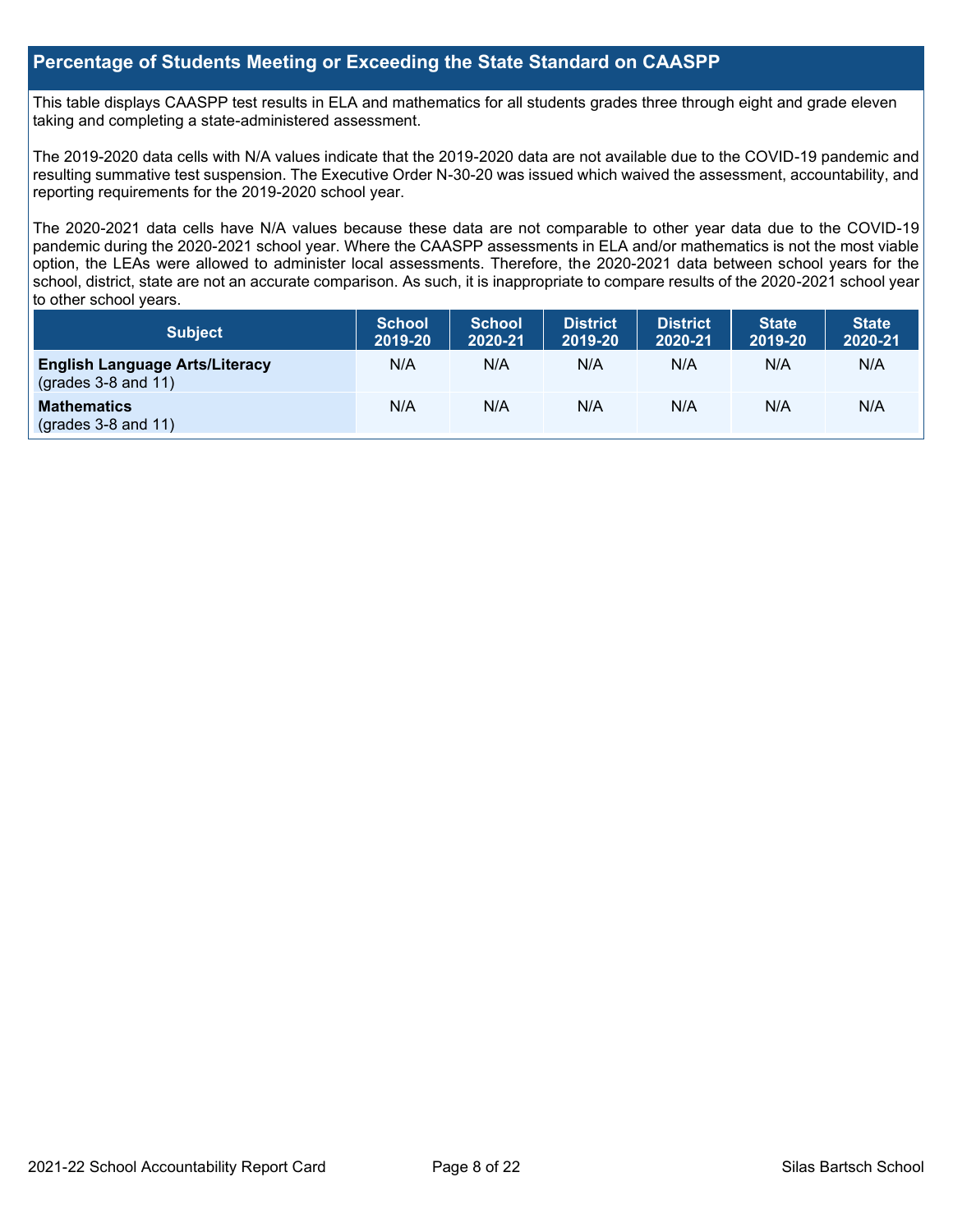### **2020-21 CAASPP Test Results in ELA by Student Group**

This table displays CAASPP test results in ELA by student group for students grades three through eight and grade eleven taking and completing a state-administered assessment. The CDE will populate this table for schools in cases where the school administered the CAASPP assessment. In cases where the school administered a local assessment instead of CAASPP, the CDE will populate this table with "NT" values, meaning this school did not test students using the CAASPP. See the local assessment(s) table for more information.

| <b>CAASPP</b><br><b>Student Groups</b>               | <b>CAASPP</b><br><b>Total</b><br><b>Enrollment</b> | <b>CAASPP</b><br><b>Number</b><br><b>Tested</b> | <b>CAASPP</b><br><b>Percent</b><br><b>Tested</b> | <b>CAASPP</b><br><b>Percent</b><br><b>Not Tested</b> | <b>CAASPP</b><br><b>Percent</b><br><b>Met or</b><br><b>Exceeded</b> |
|------------------------------------------------------|----------------------------------------------------|-------------------------------------------------|--------------------------------------------------|------------------------------------------------------|---------------------------------------------------------------------|
| <b>All Students</b>                                  | 454                                                | 446                                             | 98.24                                            | 1.76                                                 | 43.5                                                                |
| <b>Female</b>                                        | 219                                                | 216                                             | 98.63                                            | 1.37                                                 | 45.83                                                               |
| <b>Male</b>                                          | 235                                                | 230                                             | 97.87                                            | 2.13                                                 | 41.3                                                                |
| American Indian or Alaska Native                     | --                                                 | $\overline{\phantom{m}}$                        | --                                               | $\sim$                                               | --                                                                  |
| <b>Asian</b>                                         |                                                    | $\qquad \qquad -$                               | --                                               |                                                      | --                                                                  |
| <b>Black or African American</b>                     | --                                                 | $\overline{\phantom{m}}$                        | --                                               | $\sim$                                               | --                                                                  |
| <b>Filipino</b>                                      |                                                    | --                                              |                                                  |                                                      |                                                                     |
| <b>Hispanic or Latino</b>                            | 422                                                | 417                                             | 98.82                                            | 1.18                                                 | 42.21                                                               |
| <b>Native Hawaiian or Pacific Islander</b>           | --                                                 | $\overline{\phantom{m}}$                        | --                                               | $\overline{\phantom{a}}$                             | --                                                                  |
| <b>Two or More Races</b>                             | $\qquad \qquad -$                                  | --                                              | --                                               | --                                                   | --                                                                  |
| <b>White</b>                                         | 18                                                 | 18                                              | 100                                              | $\Omega$                                             | 66.67                                                               |
| <b>English Learners</b>                              | 122                                                | 120                                             | 98.36                                            | 1.64                                                 | 9.17                                                                |
| <b>Foster Youth</b>                                  | $\qquad \qquad -$                                  | --                                              | --                                               | --                                                   | --                                                                  |
| <b>Homeless</b>                                      | $\mathbf{0}$                                       | $\mathbf 0$                                     | $\mathbf{0}$                                     | $\mathbf{0}$                                         | $\mathbf 0$                                                         |
| <b>Military</b>                                      | $\mathbf 0$                                        | $\mathbf 0$                                     | 0                                                | 0                                                    | 0                                                                   |
| <b>Socioeconomically Disadvantaged</b>               | 397                                                | 391                                             | 98.49                                            | 1.51                                                 | 41.43                                                               |
| <b>Students Receiving Migrant Education Services</b> | 18                                                 | 18                                              | 100                                              | $\Omega$                                             | 27.78                                                               |
| <b>Students with Disabilities</b>                    | 22                                                 | 20                                              | 90.91                                            | 9.09                                                 | 10                                                                  |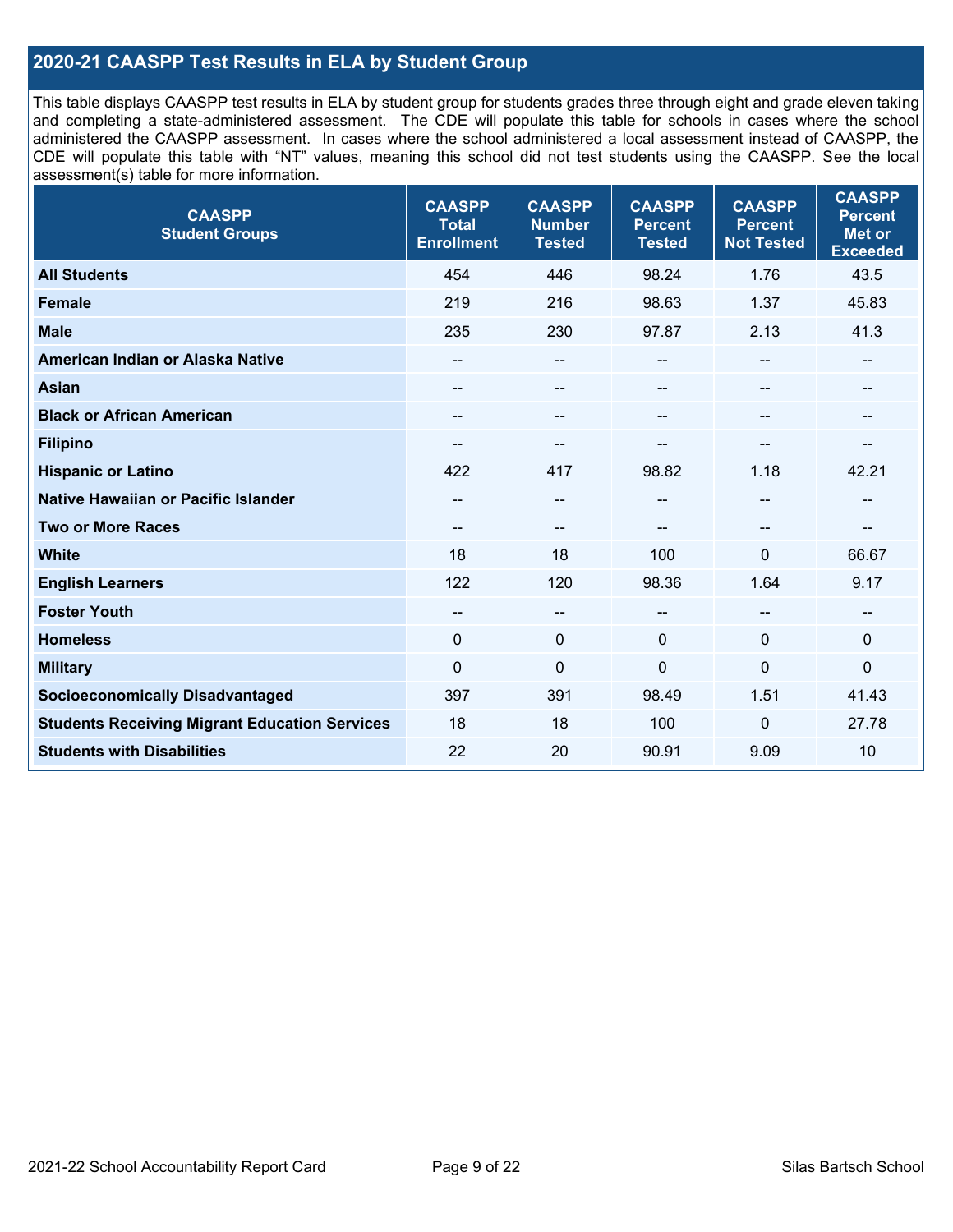### **2020-21 CAASPP Test Results in Math by Student Group**

This table displays CAASPP test results in Math by student group for students grades three through eight and grade eleven taking and completing a state-administered assessment. The CDE will populate this table for schools in cases where the school administered the CAASPP assessment. In cases where the school administered a local assessment instead of CAASPP, the CDE will populate this table with "NT" values, meaning this school did not test students using the CAASPP. See the local assessment(s) table for more information.

| <b>CAASPP</b><br><b>Student Groups</b>               | <b>CAASPP</b><br><b>Total</b><br><b>Enrollment</b> | <b>CAASPP</b><br><b>Number</b><br><b>Tested</b> | <b>CAASPP</b><br><b>Percent</b><br><b>Tested</b> | <b>CAASPP</b><br><b>Percent</b><br><b>Not Tested</b> | <b>CAASPP</b><br><b>Percent</b><br><b>Met or</b><br><b>Exceeded</b> |
|------------------------------------------------------|----------------------------------------------------|-------------------------------------------------|--------------------------------------------------|------------------------------------------------------|---------------------------------------------------------------------|
| <b>All Students</b>                                  | 454                                                | 447                                             | 98.46                                            | 1.54                                                 | 30.20                                                               |
| Female                                               | 219                                                | 217                                             | 99.09                                            | 0.91                                                 | 28.11                                                               |
| <b>Male</b>                                          | 235                                                | 230                                             | 97.87                                            | 2.13                                                 | 32.17                                                               |
| American Indian or Alaska Native                     | --                                                 | --                                              | --                                               | --                                                   | --                                                                  |
| <b>Asian</b>                                         | --                                                 | --                                              | --                                               |                                                      | --                                                                  |
| <b>Black or African American</b>                     | $\overline{\phantom{a}}$                           | --                                              | --                                               | --                                                   | --                                                                  |
| <b>Filipino</b>                                      | --                                                 | --                                              |                                                  |                                                      | --                                                                  |
| <b>Hispanic or Latino</b>                            | 422                                                | 417                                             | 98.82                                            | 1.18                                                 | 29.74                                                               |
| Native Hawaiian or Pacific Islander                  | --                                                 | $\overline{\phantom{m}}$                        | --                                               | $\sim$                                               | $\overline{\phantom{a}}$                                            |
| <b>Two or More Races</b>                             | $\qquad \qquad -$                                  | --                                              | --                                               | --                                                   | --                                                                  |
| <b>White</b>                                         | 18                                                 | 18                                              | 100.00                                           | 0.00                                                 | 44.44                                                               |
| <b>English Learners</b>                              | 122                                                | 121                                             | 99.18                                            | 0.82                                                 | 7.44                                                                |
| <b>Foster Youth</b>                                  | --                                                 | --                                              | --                                               |                                                      | --                                                                  |
| <b>Homeless</b>                                      | $\mathbf{0}$                                       | $\mathbf 0$                                     | $\mathbf 0$                                      | $\Omega$                                             | $\mathbf 0$                                                         |
| <b>Military</b>                                      | $\mathbf 0$                                        | $\mathbf 0$                                     | $\mathbf 0$                                      | $\overline{0}$                                       | $\mathbf 0$                                                         |
| <b>Socioeconomically Disadvantaged</b>               | 397                                                | 392                                             | 98.74                                            | 1.26                                                 | 27.04                                                               |
| <b>Students Receiving Migrant Education Services</b> | 18                                                 | 18                                              | 100.00                                           | 0.00                                                 | 11.11                                                               |
| <b>Students with Disabilities</b>                    | 22                                                 | 20                                              | 90.91                                            | 9.09                                                 | 15.00                                                               |

### **2020-21 Local Assessment Test Results in ELA by Student Group**

This table displays Local Assessment test results in ELA by student group for students grades three through eight and grade eleven. LEAs/schools will populate this table for schools in cases where the school administered a local assessment. In cases where the school administered the CAASPP assessment, LEAs/schools will populate this table with "N/A" values in all cells, meaning this table is Not Applicable for this school.

| N/A<br><b>Student Groups</b>     | N/A<br><b>Total</b><br><b>Enrollment</b> | N/A<br><b>Number</b><br><b>Tested</b> | N/A<br><b>Percent</b><br><b>Tested</b> | N/A<br>Percent<br><b>Not Tested</b> | N/A<br><b>Percent</b><br><b>At or Above</b><br><b>Grade Level</b> |
|----------------------------------|------------------------------------------|---------------------------------------|----------------------------------------|-------------------------------------|-------------------------------------------------------------------|
| <b>All Students</b>              | N/A                                      | N/A                                   | N/A                                    | N/A                                 | N/A                                                               |
| Female                           | N/A                                      | N/A                                   | N/A                                    | N/A                                 | N/A                                                               |
| <b>Male</b>                      | N/A                                      | N/A                                   | N/A                                    | N/A                                 | N/A                                                               |
| American Indian or Alaska Native | N/A                                      | N/A                                   | N/A                                    | N/A                                 | N/A                                                               |
| <b>Asian</b>                     | N/A                                      | N/A                                   | N/A                                    | N/A                                 | N/A                                                               |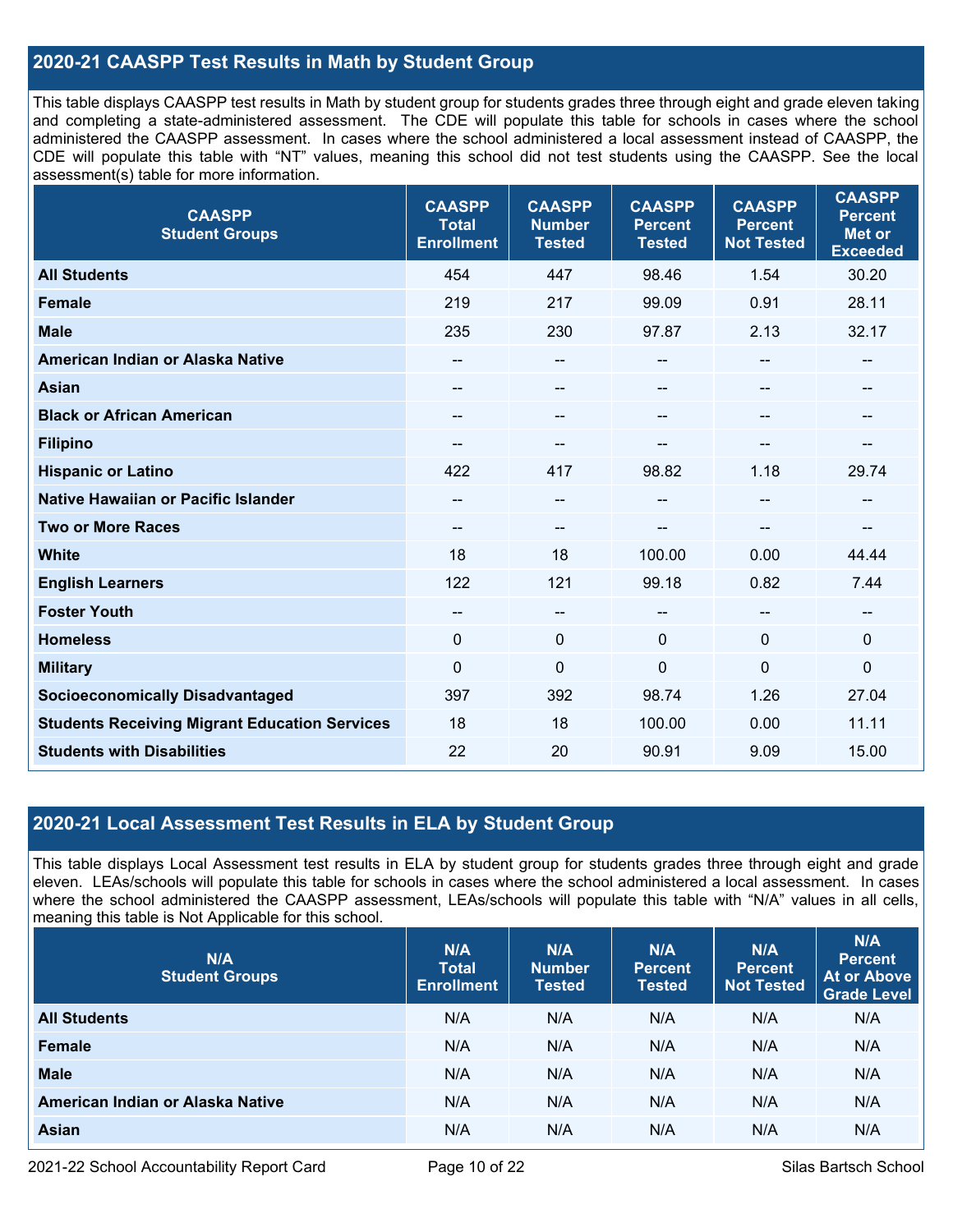| <b>Black or African American</b>                                                           | N/A | N/A | N/A | N/A | N/A |
|--------------------------------------------------------------------------------------------|-----|-----|-----|-----|-----|
| <b>Filipino</b>                                                                            | N/A | N/A | N/A | N/A | N/A |
| <b>Hispanic or Latino</b>                                                                  | N/A | N/A | N/A | N/A | N/A |
| Native Hawaiian or Pacific Islander                                                        | N/A | N/A | N/A | N/A | N/A |
| <b>Two or More Races</b>                                                                   | N/A | N/A | N/A | N/A | N/A |
| <b>White</b>                                                                               | N/A | N/A | N/A | N/A | N/A |
| <b>English Learners</b>                                                                    | N/A | N/A | N/A | N/A | N/A |
| <b>Foster Youth</b>                                                                        | N/A | N/A | N/A | N/A | N/A |
| <b>Homeless</b>                                                                            | N/A | N/A | N/A | N/A | N/A |
| <b>Military</b>                                                                            | N/A | N/A | N/A | N/A | N/A |
| <b>Socioeconomically Disadvantaged</b>                                                     | N/A | N/A | N/A | N/A | N/A |
| <b>Students Receiving Migrant Education Services</b>                                       | N/A | N/A | N/A | N/A | N/A |
| <b>Students with Disabilities</b>                                                          | N/A | N/A | N/A | N/A | N/A |
| *At or above the grade-level standard in the context of the local assessment administered. |     |     |     |     |     |

## **2020-21 Local Assessment Test Results in Math by Student Group**

This table displays Local Assessment test results in Math by student group for students grades three through eight and grade eleven. LEAs/schools will populate this table for schools in cases where the school administered a local assessment. In cases where the school administered the CAASPP assessment, LEAs/schools will populate this table with "N/A" values in all cells, meaning this table is Not Applicable for this school.

| N/A<br><b>Student Groups</b>                         | N/A<br><b>Total</b><br><b>Enrollment</b> | N/A<br><b>Number</b><br><b>Tested</b> | N/A<br><b>Percent</b><br><b>Tested</b> | N/A<br><b>Percent</b><br><b>Not Tested</b> | N/A<br><b>Percent</b><br><b>At or Above</b><br><b>Grade Level</b> |
|------------------------------------------------------|------------------------------------------|---------------------------------------|----------------------------------------|--------------------------------------------|-------------------------------------------------------------------|
| <b>All Students</b>                                  | N/A                                      | N/A                                   | N/A                                    | N/A                                        | N/A                                                               |
| <b>Female</b>                                        | N/A                                      | N/A                                   | N/A                                    | N/A                                        | N/A                                                               |
| <b>Male</b>                                          | N/A                                      | N/A                                   | N/A                                    | N/A                                        | N/A                                                               |
| American Indian or Alaska Native                     | N/A                                      | N/A                                   | N/A                                    | N/A                                        | N/A                                                               |
| <b>Asian</b>                                         | N/A                                      | N/A                                   | N/A                                    | N/A                                        | N/A                                                               |
| <b>Black or African American</b>                     | N/A                                      | N/A                                   | N/A                                    | N/A                                        | N/A                                                               |
| <b>Filipino</b>                                      | N/A                                      | N/A                                   | N/A                                    | N/A                                        | N/A                                                               |
| <b>Hispanic or Latino</b>                            | N/A                                      | N/A                                   | N/A                                    | N/A                                        | N/A                                                               |
| Native Hawaiian or Pacific Islander                  | N/A                                      | N/A                                   | N/A                                    | N/A                                        | N/A                                                               |
| <b>Two or More Races</b>                             | N/A                                      | N/A                                   | N/A                                    | N/A                                        | N/A                                                               |
| <b>White</b>                                         | N/A                                      | N/A                                   | N/A                                    | N/A                                        | N/A                                                               |
| <b>English Learners</b>                              | N/A                                      | N/A                                   | N/A                                    | N/A                                        | N/A                                                               |
| <b>Foster Youth</b>                                  | N/A                                      | N/A                                   | N/A                                    | N/A                                        | N/A                                                               |
| <b>Homeless</b>                                      | N/A                                      | N/A                                   | N/A                                    | N/A                                        | N/A                                                               |
| <b>Military</b>                                      | N/A                                      | N/A                                   | N/A                                    | N/A                                        | N/A                                                               |
| <b>Socioeconomically Disadvantaged</b>               | N/A                                      | N/A                                   | N/A                                    | N/A                                        | N/A                                                               |
| <b>Students Receiving Migrant Education Services</b> | N/A                                      | N/A                                   | N/A                                    | N/A                                        | N/A                                                               |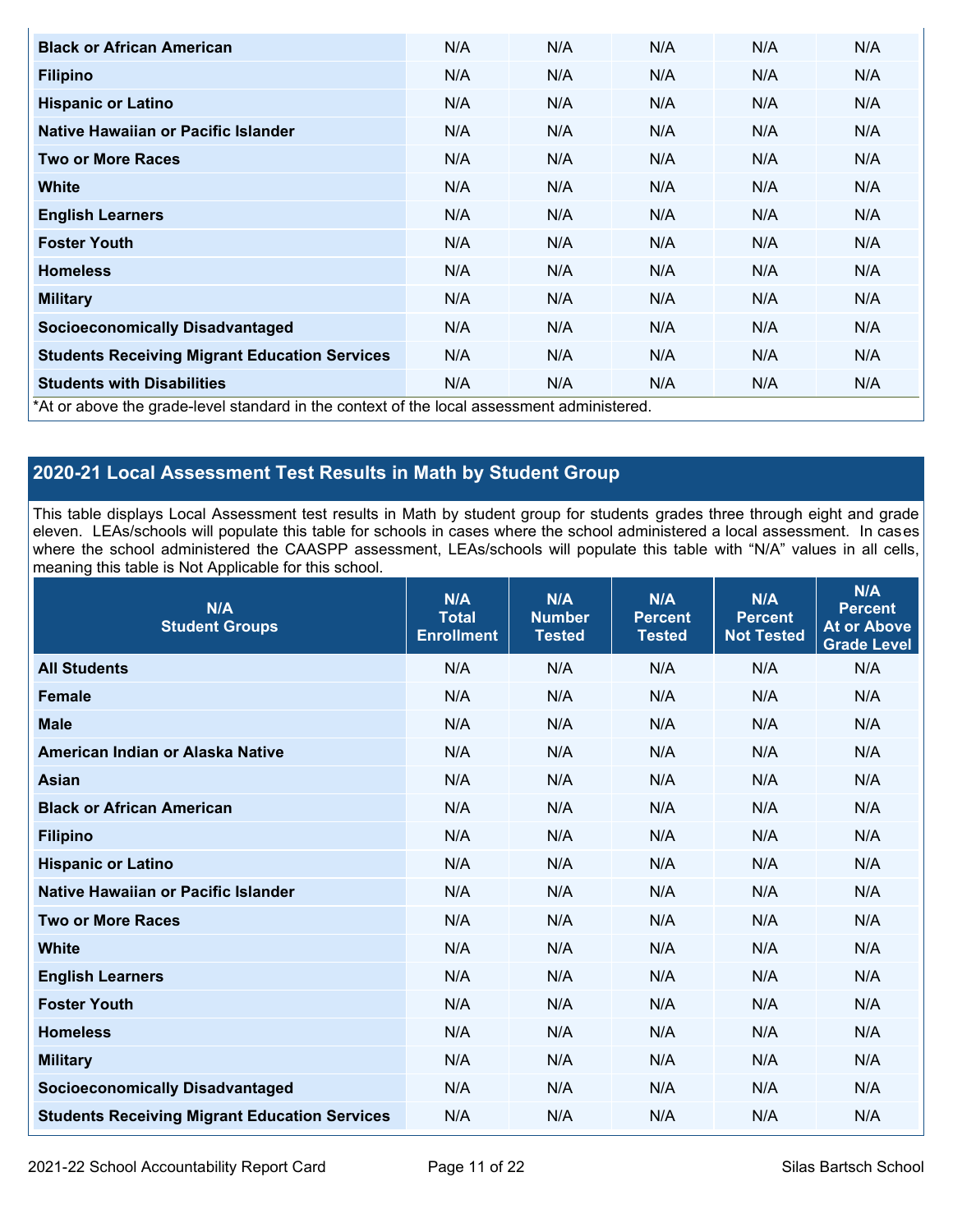| <b>Students with Disabilities</b>                                                           | N/A | N/A | N/A | N/A | N/A |  |  |
|---------------------------------------------------------------------------------------------|-----|-----|-----|-----|-----|--|--|
| *At as above the escale level standard in the context of the local accordinate admissioned. |     |     |     |     |     |  |  |

\*At or above the grade-level standard in the context of the local assessment administered.

#### **CAASPP Test Results in Science for All Students**

This table displays the percentage of all students grades five, eight, and High School meeting or exceeding the State Standard.

The 2019-2020 data cells with N/A values indicate that the 2019-2020 data are not available due to the COVID-19 pandemic and resulting summative testing suspension. The Executive Order N-30-20 was issued which waived the assessment, accountability, and reporting requirements for the 2019-2020 school year.

For any 2020-2021 data cells with N/T values indicate that this school did not test students using the CAASPP Science.

| <b>Subject</b>                | <b>School</b><br>2019-20 | <b>School</b><br>2020-21 | <b>District</b><br>12019-20 | District<br>2020-21 | <b>State</b><br>2019-20 | <b>State</b><br>2020-21 |
|-------------------------------|--------------------------|--------------------------|-----------------------------|---------------------|-------------------------|-------------------------|
| <b>Science</b>                | N/A                      | ΝT                       | N/A                         | NT                  | N/A                     | 28.72                   |
| (grades 5, 8 and high school) |                          |                          |                             |                     |                         |                         |

### **2020-21 CAASPP Test Results in Science by Student Group**

This table displays CAASPP test results in Science by student group for students grades five, eight, and High School. For any data cells with N/T values indicate that this school did not test students using the CAASPP Science.

| <b>Student Group</b>                                 | <b>Total</b><br><b>Enrollment</b> | <b>Number</b><br><b>Tested</b> | <b>Percent</b><br><b>Tested</b> | <b>Percent</b><br><b>Not Tested</b> | <b>Percent</b><br><b>Met or</b><br><b>Exceeded</b> |
|------------------------------------------------------|-----------------------------------|--------------------------------|---------------------------------|-------------------------------------|----------------------------------------------------|
| <b>All Students</b>                                  | 140                               | <b>NT</b>                      | <b>NT</b>                       | <b>NT</b>                           | <b>NT</b>                                          |
| <b>Female</b>                                        | 63                                | <b>NT</b>                      | <b>NT</b>                       | <b>NT</b>                           | <b>NT</b>                                          |
| <b>Male</b>                                          | 77                                | <b>NT</b>                      | <b>NT</b>                       | <b>NT</b>                           | <b>NT</b>                                          |
| American Indian or Alaska Native                     | $\sim$                            | <b>NT</b>                      | <b>NT</b>                       | <b>NT</b>                           | <b>NT</b>                                          |
| <b>Asian</b>                                         | 0                                 | $\pmb{0}$                      | $\mathbf 0$                     | $\mathbf 0$                         | $\mathbf 0$                                        |
| <b>Black or African American</b>                     | 0                                 | $\pmb{0}$                      | $\mathbf 0$                     | $\mathbf 0$                         | $\mathbf 0$                                        |
| <b>Filipino</b>                                      | --                                | <b>NT</b>                      | <b>NT</b>                       | <b>NT</b>                           | <b>NT</b>                                          |
| <b>Hispanic or Latino</b>                            | 131                               | <b>NT</b>                      | <b>NT</b>                       | <b>NT</b>                           | <b>NT</b>                                          |
| Native Hawaiian or Pacific Islander                  | 0                                 | $\mathbf 0$                    | $\mathbf 0$                     | $\mathbf 0$                         | $\mathbf{0}$                                       |
| <b>Two or More Races</b>                             | --                                | <b>NT</b>                      | <b>NT</b>                       | <b>NT</b>                           | <b>NT</b>                                          |
| <b>White</b>                                         | --                                | <b>NT</b>                      | <b>NT</b>                       | <b>NT</b>                           | <b>NT</b>                                          |
| <b>English Learners</b>                              | 20                                | <b>NT</b>                      | <b>NT</b>                       | <b>NT</b>                           | <b>NT</b>                                          |
| <b>Foster Youth</b>                                  | 0                                 | $\pmb{0}$                      | $\mathbf 0$                     | $\mathbf 0$                         | $\mathbf 0$                                        |
| <b>Homeless</b>                                      | 0                                 | $\mathbf 0$                    | $\mathbf 0$                     | $\mathbf 0$                         | $\mathbf 0$                                        |
| <b>Military</b>                                      | $\Omega$                          | 0                              | $\mathbf 0$                     | $\mathbf{0}$                        | $\mathbf{0}$                                       |
| <b>Socioeconomically Disadvantaged</b>               | 123                               | <b>NT</b>                      | <b>NT</b>                       | <b>NT</b>                           | <b>NT</b>                                          |
| <b>Students Receiving Migrant Education Services</b> |                                   | <b>NT</b>                      | <b>NT</b>                       | <b>NT</b>                           | <b>NT</b>                                          |
| <b>Students with Disabilities</b>                    | --                                | <b>NT</b>                      | <b>NT</b>                       | <b>NT</b>                           | <b>NT</b>                                          |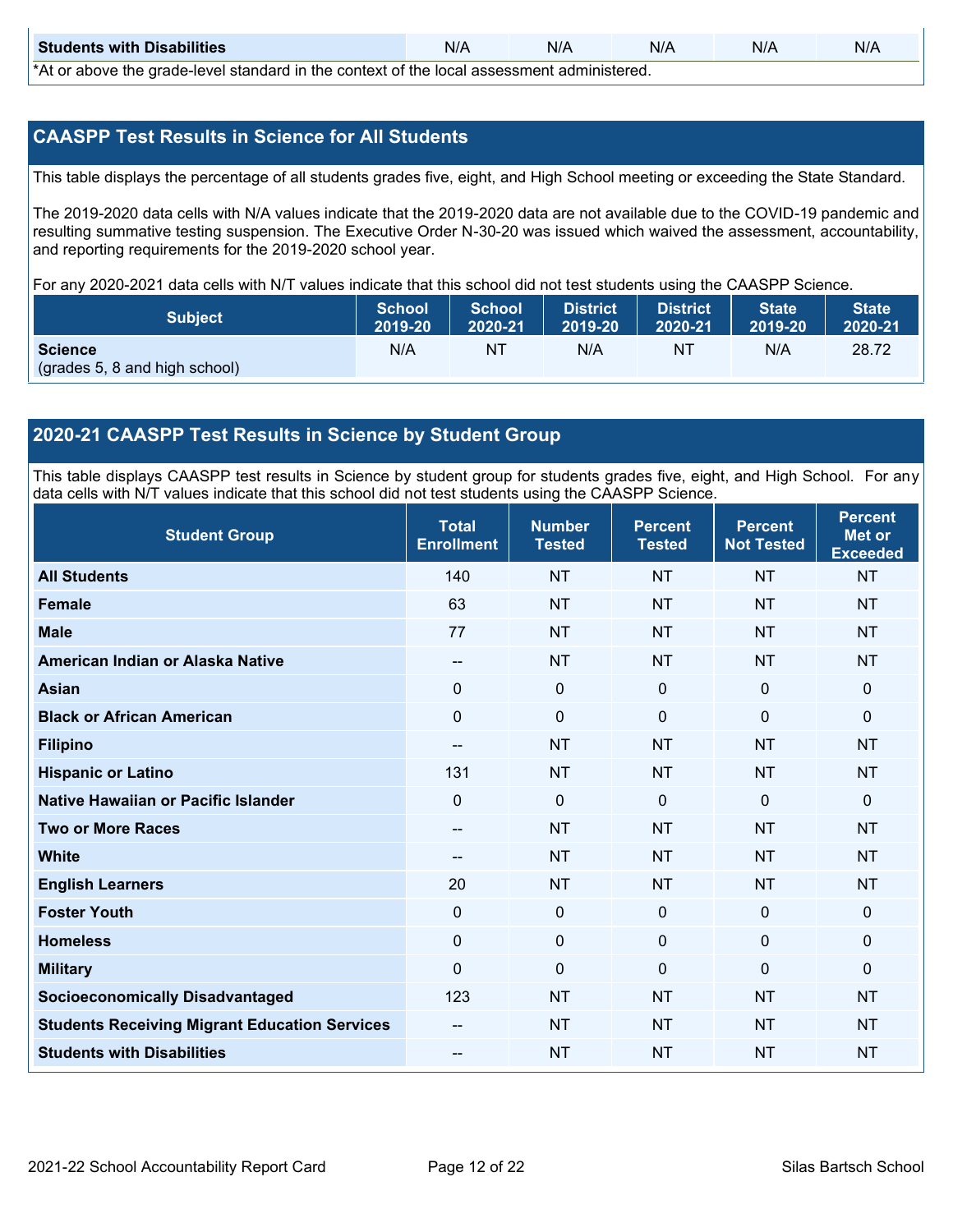# **B. Pupil Outcomes State Priority: Other Pupil Outcomes**

The SARC provides the following information relevant to the State priority: Other Pupil Outcomes (Priority 8): Pupil outcomes in the subject area of physical education.

#### **2020-21 California Physical Fitness Test Results**

Due to the COVID-19 crisis, the Physical Fitness Test was suspended during the 2020-2021 school year and therefore no data are reported and each cell in this table is populated with "N/A."

| <b>Grade Level</b> | <b>Four of Six Fitness Standards</b> | <b>Five of Six Fitness Standards</b> | Percentage of Students Meeting   Percentage of Students Meeting   Percentage of Students Meeting  <br><b>Six of Six Fitness Standards</b> |
|--------------------|--------------------------------------|--------------------------------------|-------------------------------------------------------------------------------------------------------------------------------------------|
| Grade 5            | N/A                                  | N/A                                  | N/A                                                                                                                                       |
| Grade 7            | N/A                                  | N/A                                  | N/A                                                                                                                                       |
| Grade 9            | N/A                                  | N/A                                  | N/A                                                                                                                                       |

# **C. Engagement State Priority: Parental Involvement**

The SARC provides the following information relevant to the State priority: Parental Involvement (Priority 3): Efforts the school district makes to seek parent input in making decisions regarding the school district and at each school site.

#### **2021-22 Opportunities for Parental Involvement**

Since opening in 2008, Silas Bartsch has maintained a strong parental involvement component through participation in the District Advisory Committee, School Advisory Committee, School Site Council, PTC, and ELAC. Up until the COVID 19 pandemic, parent and community volunteers were often in our classrooms and served as volunteers at school events. Since 2013, SBS has provided parent education opportunities such as Parenting Partners, Latino Family Literacy, and information regarding social emotional issues our children face today. At our spring carnival, we survey our parents regarding topics they wish to learn about for the coming school year. We use this survey to build our academies for the following year. Recent topics included: bullying, drug and alcohol abuse, vaping, teen suicide, social media, etc. This year we are offering Parent Academies covering the following topics: Parent Engagement for Academic Success, Social, Emotional Learning, Communicating With Your Child, and Promoting Self-Esteem. If you have any questions or would like more information about Silas Bartsch School, please contact Rodney Cisneros by email at cisneros-r@kcusd.com or by phone at 559-305-7360.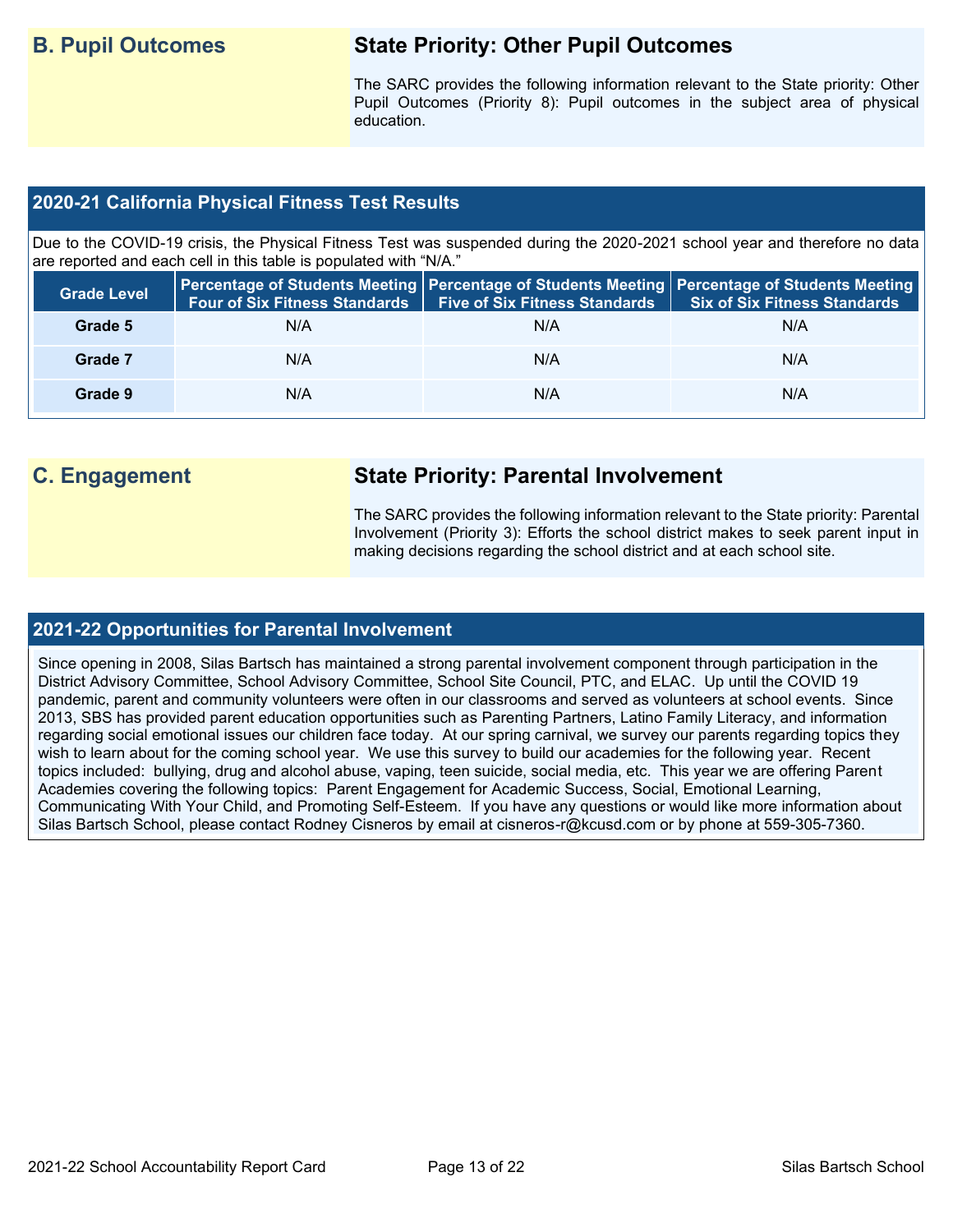## **2020-21 Chronic Absenteeism by Student Group**

| <b>Student Group</b>                                 | <b>Cumulative</b><br><b>Enrollment</b> | <b>Chronic</b><br><b>Absenteeism</b><br><b>Eligible Enrollment</b> | <b>Chronic</b><br><b>Absenteeism</b><br><b>Count</b> | <b>Chronic</b><br><b>Absenteeism</b><br><b>Rate</b> |
|------------------------------------------------------|----------------------------------------|--------------------------------------------------------------------|------------------------------------------------------|-----------------------------------------------------|
| <b>All Students</b>                                  | 682                                    | 673                                                                | 72                                                   | 10.7                                                |
| <b>Female</b>                                        | 332                                    | 330                                                                | 31                                                   | 9.4                                                 |
| <b>Male</b>                                          | 350                                    | 343                                                                | 41                                                   | 12.0                                                |
| American Indian or Alaska Native                     | 1                                      | $\mathbf{1}$                                                       | 1                                                    | 100.0                                               |
| <b>Asian</b>                                         | 4                                      | 4                                                                  | 1                                                    | 25.0                                                |
| <b>Black or African American</b>                     | $\overline{2}$                         | $\overline{2}$                                                     | 1                                                    | 50.0                                                |
| <b>Filipino</b>                                      | 9                                      | 9                                                                  | $\mathbf{0}$                                         | 0.0                                                 |
| <b>Hispanic or Latino</b>                            | 634                                    | 626                                                                | 66                                                   | 10.5                                                |
| <b>Native Hawaiian or Pacific Islander</b>           | 3                                      | 3                                                                  | $\mathbf 0$                                          | 0.0                                                 |
| <b>Two or More Races</b>                             | $\mathbf{1}$                           | $\mathbf{1}$                                                       | $\mathbf 0$                                          | 0.0                                                 |
| <b>White</b>                                         | 28                                     | 27                                                                 | 3                                                    | 11.1                                                |
| <b>English Learners</b>                              | 250                                    | 248                                                                | 39                                                   | 15.7                                                |
| <b>Foster Youth</b>                                  | $\overline{2}$                         | $\overline{2}$                                                     | $\mathbf{0}$                                         | 0.0                                                 |
| <b>Homeless</b>                                      | 1                                      | $\mathbf 0$                                                        | $\Omega$                                             | 0.0                                                 |
| <b>Socioeconomically Disadvantaged</b>               | 609                                    | 602                                                                | 69                                                   | 11.5                                                |
| <b>Students Receiving Migrant Education Services</b> | 38                                     | 38                                                                 | 6                                                    | 15.8                                                |
| <b>Students with Disabilities</b>                    | 36                                     | 34                                                                 | 4                                                    | 11.8                                                |

# **C. Engagement State Priority: School Climate**

The SARC provides the following information relevant to the State priority: School Climate (Priority 6):

- Pupil suspension rates;
- Pupil expulsion rates; and
- Other local measures on the sense of safety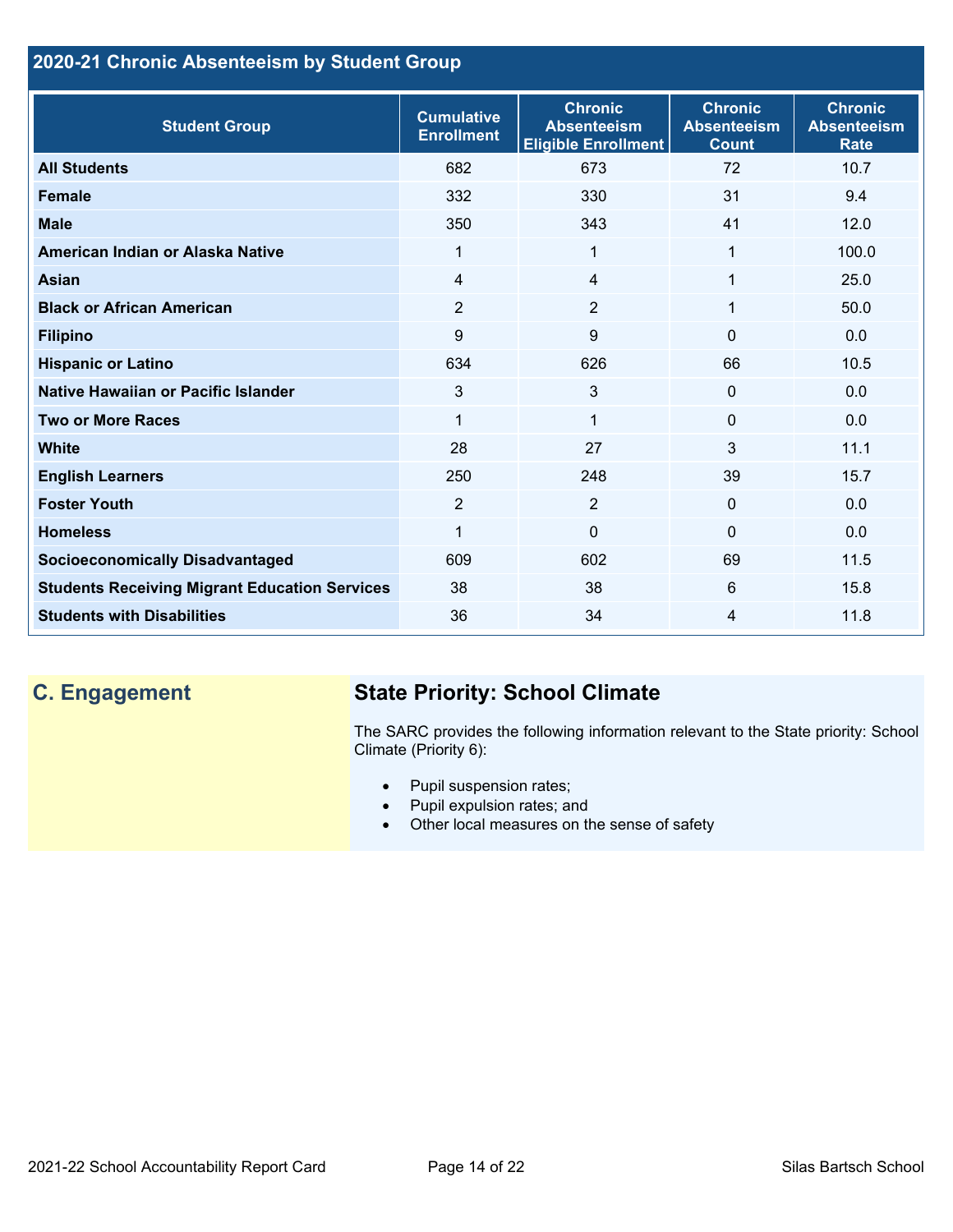#### **Suspensions and Expulsions**

This table displays suspensions and expulsions data collected between July through June, each full school year respectively. Data collected during the 2020-21 school year may not be comparable to earlier years of this collection due to differences in learning mode instruction in response to the COVID-19 pandemic.

| <b>Subject</b>     | <b>School</b><br>2018-19 | <b>School</b><br>2020-21 | <b>District</b><br>2018-19 | <b>District</b><br>2020-21 | <b>State</b><br>2018-19 | <b>State</b><br>2020-21 |
|--------------------|--------------------------|--------------------------|----------------------------|----------------------------|-------------------------|-------------------------|
| <b>Suspensions</b> | 2.32                     | 0.00                     | 3.08                       | 0.53                       | 3.47                    | 0.20                    |
| <b>Expulsions</b>  | 0.00                     | 0.00                     | 0.02                       | 0.00                       | 0.08                    | 0.00                    |

This table displays suspensions and expulsions data collected between July through February, partial school year due to the COVID-19 pandemic. The 2019-2020 suspensions and expulsions rate data are not comparable to other year data because the 2019-2020 school year is a partial school year due to the COVID-19 crisis. As such, it would be inappropriate to make any comparisons in rates of suspensions and expulsions in the 2019-2020 school year compared to other school years.

| <b>Subject</b>     | School<br>2019-20 | <b>District</b><br>2019-20 | <b>State</b><br>2019-20 |
|--------------------|-------------------|----------------------------|-------------------------|
| <b>Suspensions</b> | 1.37              | 2.38                       | 2.45                    |
| <b>Expulsions</b>  | 0.00              | 0.00                       | 0.05                    |

### **2020-21 Suspensions and Expulsions by Student Group**

| <b>Student Group</b>                                 | <b>Suspensions Rate</b> | <b>Expulsions Rate</b> |
|------------------------------------------------------|-------------------------|------------------------|
| <b>All Students</b>                                  | 0.00                    | 0.00                   |
| <b>Female</b>                                        | 0.00                    | 0.00                   |
| <b>Male</b>                                          | 0.00                    | 0.00                   |
| American Indian or Alaska Native                     | 0.00                    | 0.00                   |
| <b>Asian</b>                                         | 0.00                    | 0.00                   |
| <b>Black or African American</b>                     | 0.00                    | 0.00                   |
| <b>Filipino</b>                                      | 0.00                    | 0.00                   |
| <b>Hispanic or Latino</b>                            | 0.00                    | 0.00                   |
| Native Hawaiian or Pacific Islander                  | 0.00                    | 0.00                   |
| <b>Two or More Races</b>                             | 0.00                    | 0.00                   |
| <b>White</b>                                         | 0.00                    | 0.00                   |
| <b>English Learners</b>                              | 0.00                    | 0.00                   |
| <b>Foster Youth</b>                                  | 0.00                    | 0.00                   |
| <b>Homeless</b>                                      | 0.00                    | 0.00                   |
| <b>Socioeconomically Disadvantaged</b>               | 0.00                    | 0.00                   |
| <b>Students Receiving Migrant Education Services</b> | 0.00                    | 0.00                   |
| <b>Students with Disabilities</b>                    | 0.00                    | 0.00                   |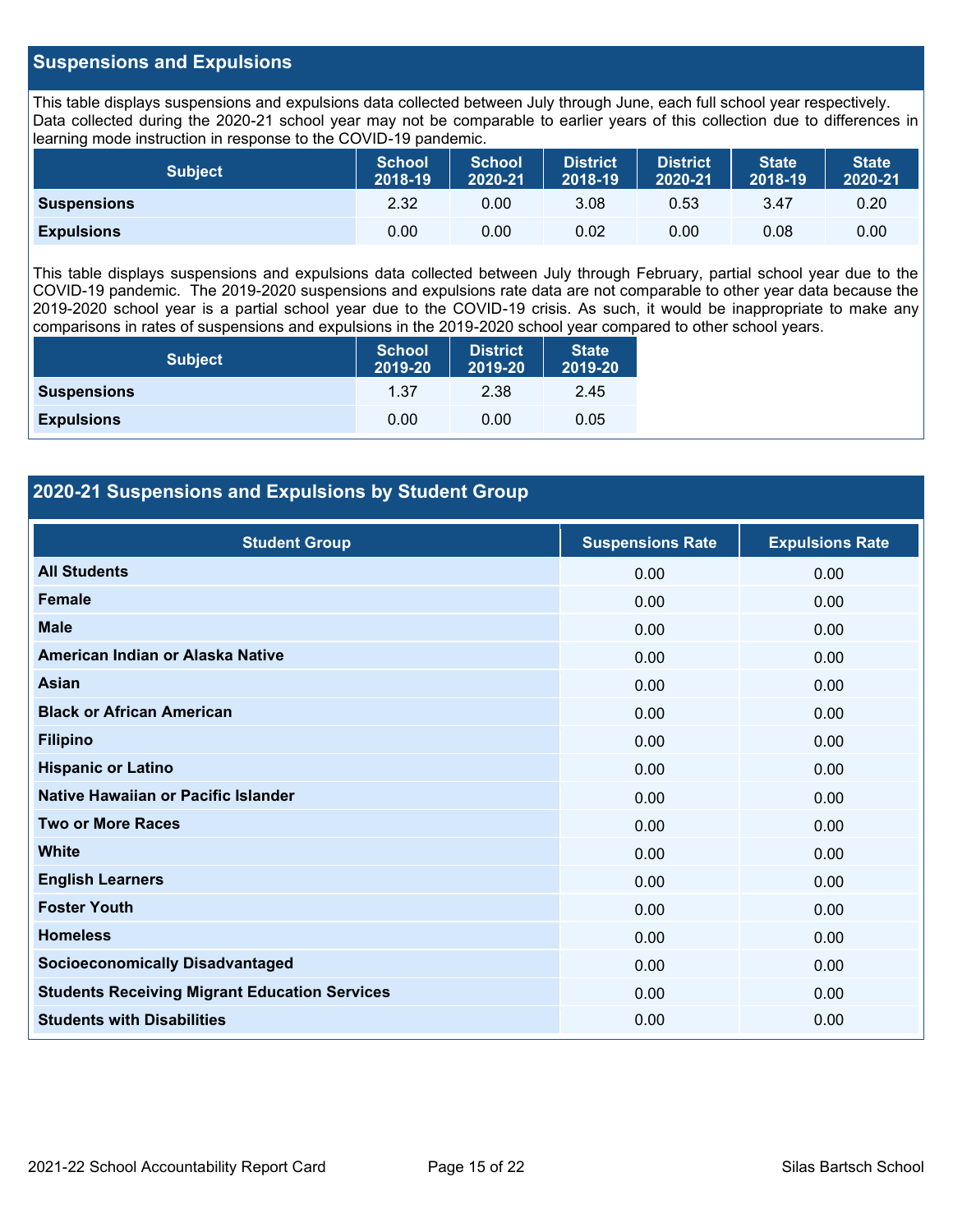#### **2021-22 School Safety Plan**

The Silas Bartsch School Safety Plan ensures that our school campus will provide a safe environment for students, staff and the public. This environment will ensure that students have a place to foster educational, social and emotional growth. The plan is written to respond to natural disasters, accidents, acts of violence and other situations in a way that ensures safety for all students. In the fall of 2013, SBS School Site Council authorized the addition of a School Social Worker to support our students and families that need assistance in providing a safe and healthy environment for our students. The plan has been reviewed by the Silas Bartsch Advisory Council on an annual basis since 2010. The plan is also reviewed annually by the SSC and the faculty of Silas Bartsch school. It was last reviewed in September of 2021.

Silas Bartsch School is implementing the Positive Behavior Intervention System known as PBIS. This is a school environment plan that emphasizes effectively communicating expected behavior of our staff and students. Silas Bartsch School has adopted ROAR; R-respectful O-organized A-ambitious R-responsible. This campus wide program has both an educational component and an intervention system for students. Our school has been recognized annually as a Gold Model school since the 2015-16 school year.

## **D. Other SARC Information Information Required in the SARC**

The information in this section is required to be in the SARC but is not included in the state priorities for LCFF.

#### **2018-19 Elementary Average Class Size and Class Size Distribution**

This table displays the 2018-19 average class size and class size distribution. The columns titled "Number of Classes" indicates how many classes fall into each size category (a range of total students per class). The "Other" category is for multigrade level classes.

| <b>Grade Level</b> | Average<br><b>Class Size</b> | <b>1-20 Students</b> | Number of Classes with   Number of Classes with   Number of Classes with<br>21-32 Students | 33+ Students |
|--------------------|------------------------------|----------------------|--------------------------------------------------------------------------------------------|--------------|
| Κ                  | 25                           |                      |                                                                                            |              |
|                    | 25                           |                      |                                                                                            |              |
|                    | 26                           |                      | 3                                                                                          |              |
|                    | 23                           |                      |                                                                                            |              |
|                    | 32                           |                      | ⌒                                                                                          |              |
|                    | 29                           |                      | 3                                                                                          |              |
|                    | 26                           |                      |                                                                                            |              |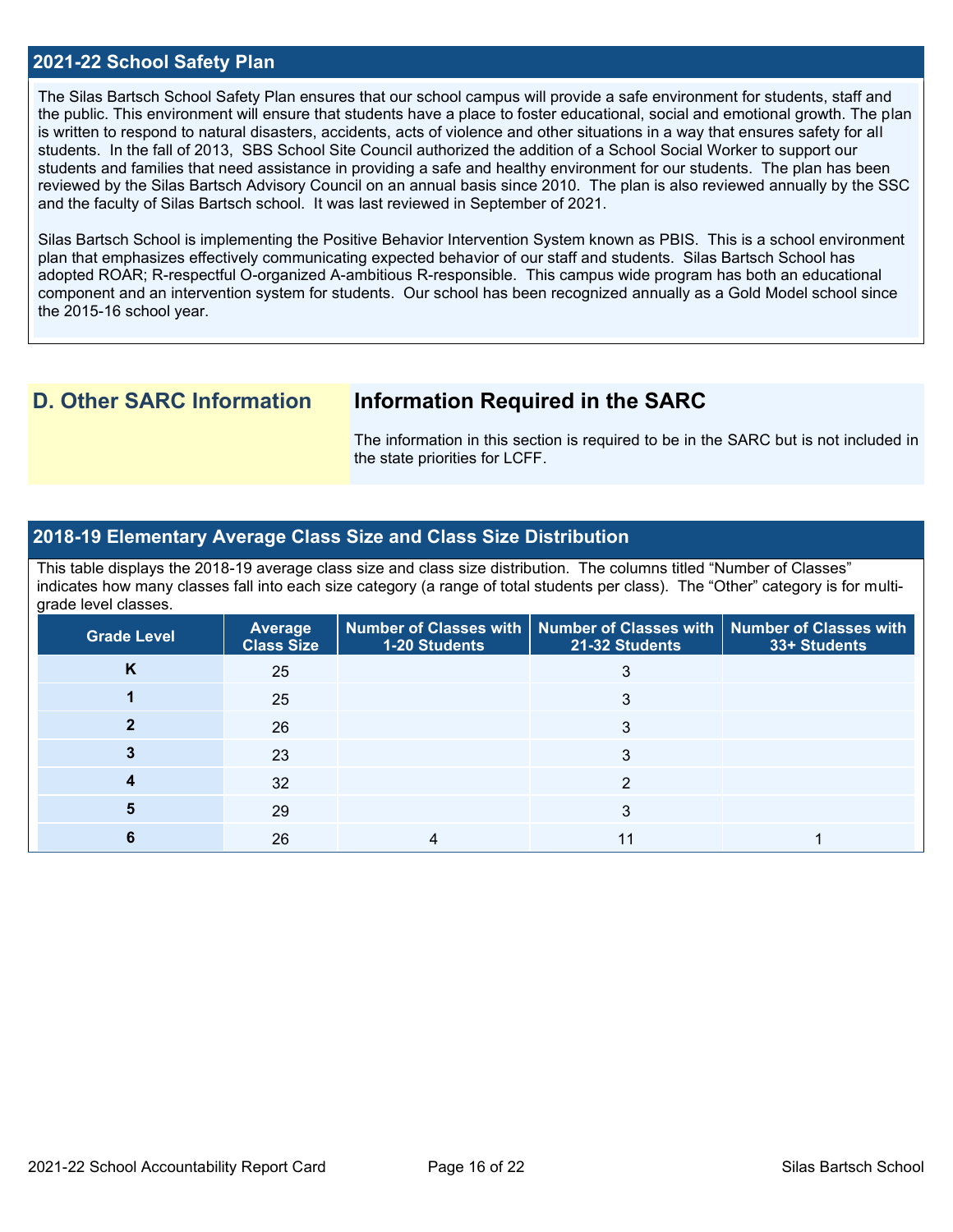#### **2019-20 Elementary Average Class Size and Class Size Distribution**

This table displays the 2019-20 average class size and class size distribution. The columns titled "Number of Classes" indicates how many classes fall into each size category (a range of total students per class). The "Other" category is for multi-grade level classes.

| <b>Grade Level</b> | <b>Average</b><br><b>Class Size</b> | <b>1-20 Students</b> | Number of Classes with   Number of Classes with   Number of Classes with<br>21-32 Students | 33+ Students |
|--------------------|-------------------------------------|----------------------|--------------------------------------------------------------------------------------------|--------------|
| K                  | 24                                  |                      | 3                                                                                          |              |
|                    | 26                                  |                      |                                                                                            |              |
|                    | 22                                  |                      | 3                                                                                          |              |
|                    | 26                                  |                      | 3                                                                                          |              |
|                    | 32                                  |                      |                                                                                            |              |
|                    | 32                                  |                      | ◠                                                                                          |              |
|                    | 23                                  |                      | 14                                                                                         |              |

#### **2020-21 Elementary Average Class Size and Class Size Distribution**

This table displays the 2020-21 average class size and class size distribution. The columns titled "Number of Classes" indicates how many classes fall into each size category (a range of total students per class). The "Other" category is for multi-grade level classes.

| <b>Grade Level</b> | <b>Average</b><br><b>Class Size</b> | 1-20 Students | Number of Classes with   Number of Classes with   Number of Classes with<br>21-32 Students | 33+ Students |
|--------------------|-------------------------------------|---------------|--------------------------------------------------------------------------------------------|--------------|
| K                  | 25                                  |               |                                                                                            |              |
|                    | 17                                  |               |                                                                                            |              |
|                    | 19                                  |               |                                                                                            |              |
|                    | 24                                  |               | 3                                                                                          |              |
|                    | 30                                  |               | 3                                                                                          |              |
|                    | 33                                  |               |                                                                                            |              |
|                    | 19                                  | 10            |                                                                                            |              |

### **2020-21 Ratio of Pupils to Academic Counselor**

This table displays the ratio of pupils to Academic Counselor. One full time equivalent (FTE) equals one staff member working full time; one FTE could also represent two staff members who each work 50 percent of full time.

| <b>Title</b>                        | <b>Ratio</b> |
|-------------------------------------|--------------|
| <b>Pupils to Academic Counselor</b> |              |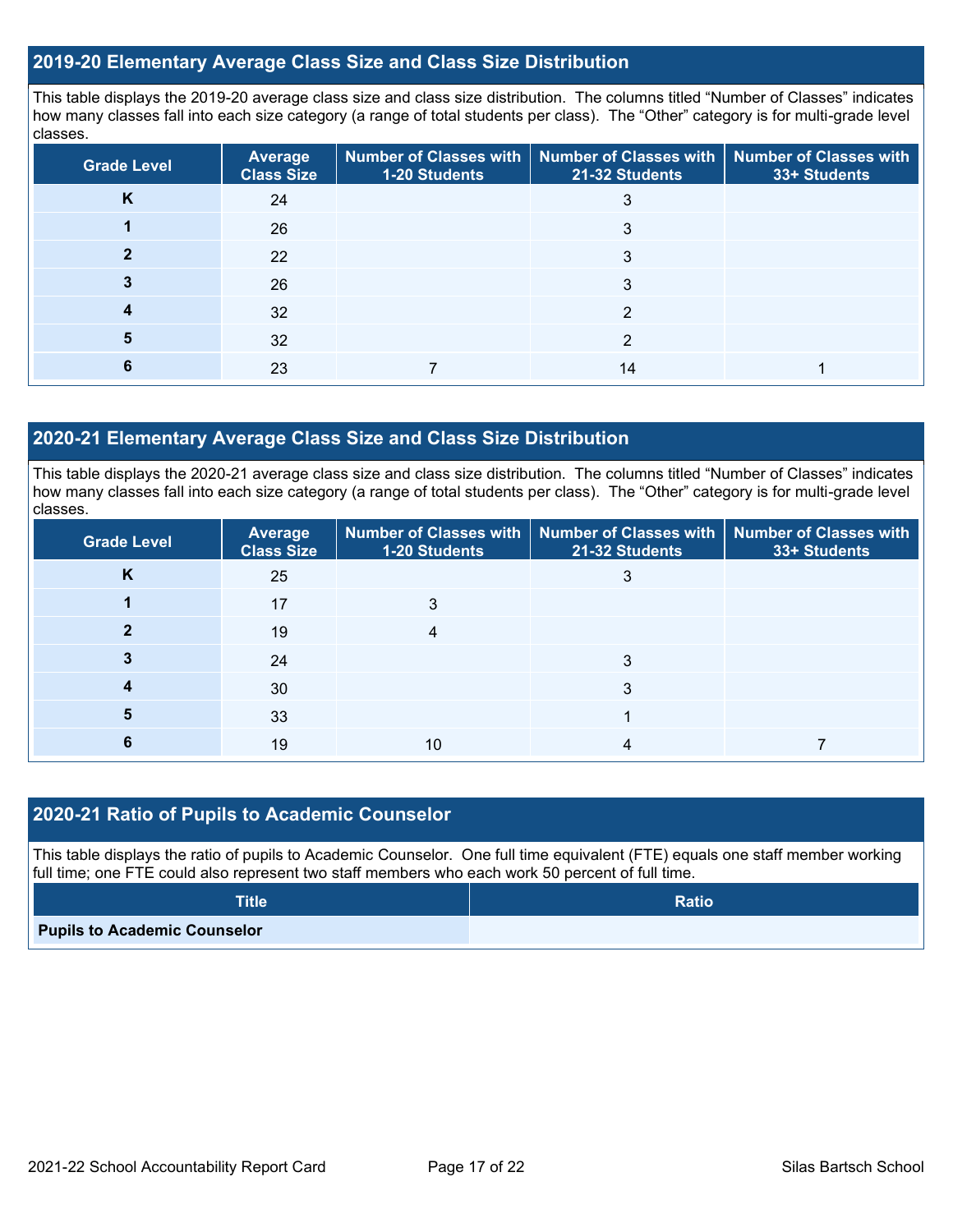#### **2020-21 Student Support Services Staff**

This table displays the number of FTE support staff assigned to this school. One full time equivalent (FTE) equals one staff member working full time; one FTE could also represent two staff members who each work 50 percent of full time.

| <b>Title</b>                                                         | <b>Number of FTE Assigned to School</b> |
|----------------------------------------------------------------------|-----------------------------------------|
| <b>Counselor (Academic, Social/Behavioral or Career Development)</b> | $\mathbf{0}$                            |
| Library Media Teacher (Librarian)                                    | $\mathbf{0}$                            |
| Library Media Services Staff (Paraprofessional)                      | $\mathbf{0}$                            |
| <b>Psychologist</b>                                                  | $\mathbf{0}$                            |
| <b>Social Worker</b>                                                 |                                         |
| <b>Speech/Language/Hearing Specialist</b>                            | $\mathbf{0}$                            |
| <b>Resource Specialist (non-teaching)</b>                            | $\mathbf{0}$                            |
| <b>Other</b>                                                         | 1.4                                     |

#### **2019-20 Expenditures Per Pupil and School Site Teacher Salaries**

This table displays the 2019-20 expenditures per pupil and average teach salary for this school. Cells with N/A values do not require data.

| <b>Level</b>                                         | <b>Total</b><br><b>Expenditures</b><br><b>Per Pupil</b> | <b>Expenditures</b><br><b>Per Pupil</b><br>(Restricted) | <b>Expenditures</b><br><b>Per Pupil</b><br>(Unrestricted) | <b>Average</b><br><b>Teacher</b><br><b>Salary</b> |
|------------------------------------------------------|---------------------------------------------------------|---------------------------------------------------------|-----------------------------------------------------------|---------------------------------------------------|
| <b>School Site</b>                                   | \$6,508.92                                              | \$824.27                                                | \$5,684.65                                                | \$73,877.53                                       |
| <b>District</b>                                      | N/A                                                     | N/A                                                     | \$7,477.39                                                | \$75,311                                          |
| <b>Percent Difference - School Site and District</b> | N/A                                                     | N/A                                                     | $-27.2$                                                   | $-1.9$                                            |
| <b>State</b>                                         |                                                         |                                                         | \$8,444                                                   | \$81,044                                          |
| <b>Percent Difference - School Site and State</b>    | N/A                                                     | N/A                                                     | $-39.1$                                                   | $-9.3$                                            |

#### **2020-21 Types of Services Funded**

Silas Bartsch School receives general State of California and state lottery funds. In addition, SBS benefits from an After School Education and Safety Grant (ASES) and Title I part A funds.

These funds have enabled SBS to provide intervention, enrichment, and social/emotional support systems.

Supplemental/Concentrated funds are also utilized to support Chronic Absenteeism, School Safety/PBIS, Parent Academies, Migrant, Puente, and After School Programs.

The School Site Council reviews the School Plan for Student Achievement annually. The SSC will review site expenditures and student performance to modify the plan to address the needs of all students.

KCUSD provides Silas Bartsch School with a review of the KCUSD Instructional Action Plan on an annual basis. The actions and goals of this plan provide the framework for the academic operation of Silas Bartsch School.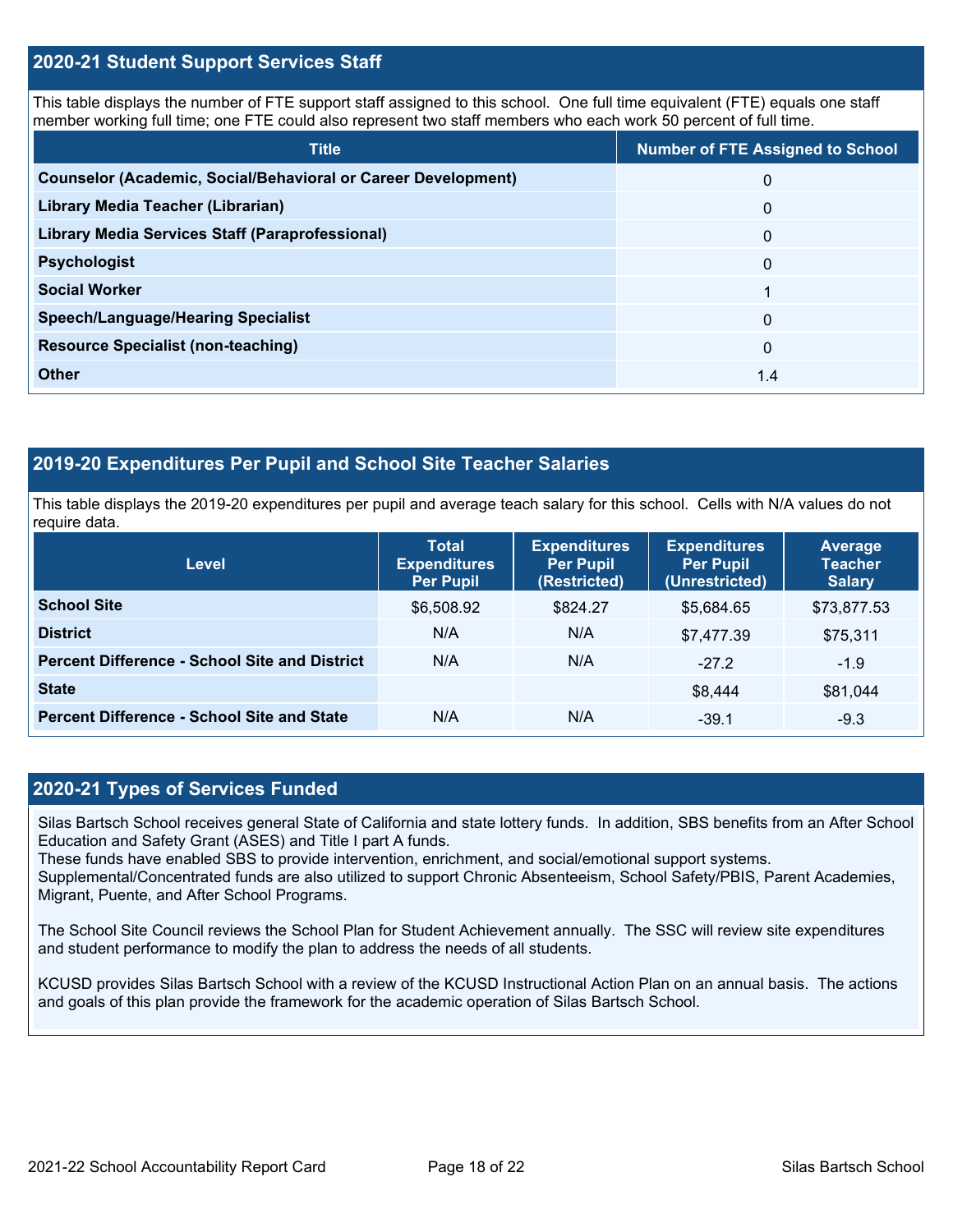#### **2019-20 Teacher and Administrative Salaries**

This table displays the 2019-20 Teacher and Administrative salaries. For detailed information on salaries, see the CDE Certification Salaries & Benefits web page at [http://www.cde.ca.gov/ds/fd/cs/.](http://www.cde.ca.gov/ds/fd/cs/)

| Category                                             | <b>District</b><br><b>Amount</b> | <b>State Average</b><br>for Districts<br>in Same Category |
|------------------------------------------------------|----------------------------------|-----------------------------------------------------------|
| <b>Beginning Teacher Salary</b>                      | \$48,010                         | \$51,029                                                  |
| <b>Mid-Range Teacher Salary</b>                      | \$69,956                         | \$78,583                                                  |
| <b>Highest Teacher Salary</b>                        | \$102,133                        | \$99,506                                                  |
| <b>Average Principal Salary (Elementary)</b>         | \$123,232                        | \$124,576                                                 |
| <b>Average Principal Salary (Middle)</b>             | \$132,992                        | \$131,395                                                 |
| <b>Average Principal Salary (High)</b>               | \$147,623                        | \$144,697                                                 |
| <b>Superintendent Salary</b>                         | \$223,065                        | \$240,194                                                 |
| <b>Percent of Budget for Teacher Salaries</b>        | 28%                              | 34%                                                       |
| <b>Percent of Budget for Administrative Salaries</b> | 6%                               | 6%                                                        |

#### **Professional Development**

Silas Bartsch School continues with an emphasis on structured and accountable student interaction. The focus of professional development has been on instructional strategies and lesson delivery. This has been done through review of model lessons, teacher coaching, interactive coaching, video lesson studies, co-teaching, strategies that assist English Learners and the deconstruction of content standards. Silas Bartsch is also providing professional support for Thinking Maps strategies. Thinking Maps provide a consistent process for students to categorize and apply information during instruction. In the 2018-19 school year SBS teachers received training on the use of sentence and response frames. The emphasis has been on instructional practices that will support language development.

Our school has also received training on analyzing data using Illuminate. Illuminate provides data analysis support of school/district assessments. This feedback is used to analyze current learning and assist in the next steps of learning.

Professional Learning Communities continues to be a focus for Silas Bartsch. The staff is coordinating lesson plans, pacing, and analyzing data together. These practices provide for a results driven environment. In 2019 - 20, we began our journey in learning Achievement Teams. The focus is on building and administering short cycle assessments, goal setting, and critical analysis of state standard targets.

In the spring of 2020, we began an urgent focus on utilizing Google Classroom and Zoom in order to support Distance Education.

In 2021-22, our work on structured student interaction and writing continues with a focus on high-leverage teaching strategies and best practices.

This table displays the number of school days dedicated to staff development and continuous improvement.

| <b>Subject</b>                                                                  |    | $\vert$ 2019-20 $\vert$ 2020-21 $\vert$ 2021-22 $\vert$ |
|---------------------------------------------------------------------------------|----|---------------------------------------------------------|
| Number of school days dedicated to Staff Development and Continuous Improvement | 42 |                                                         |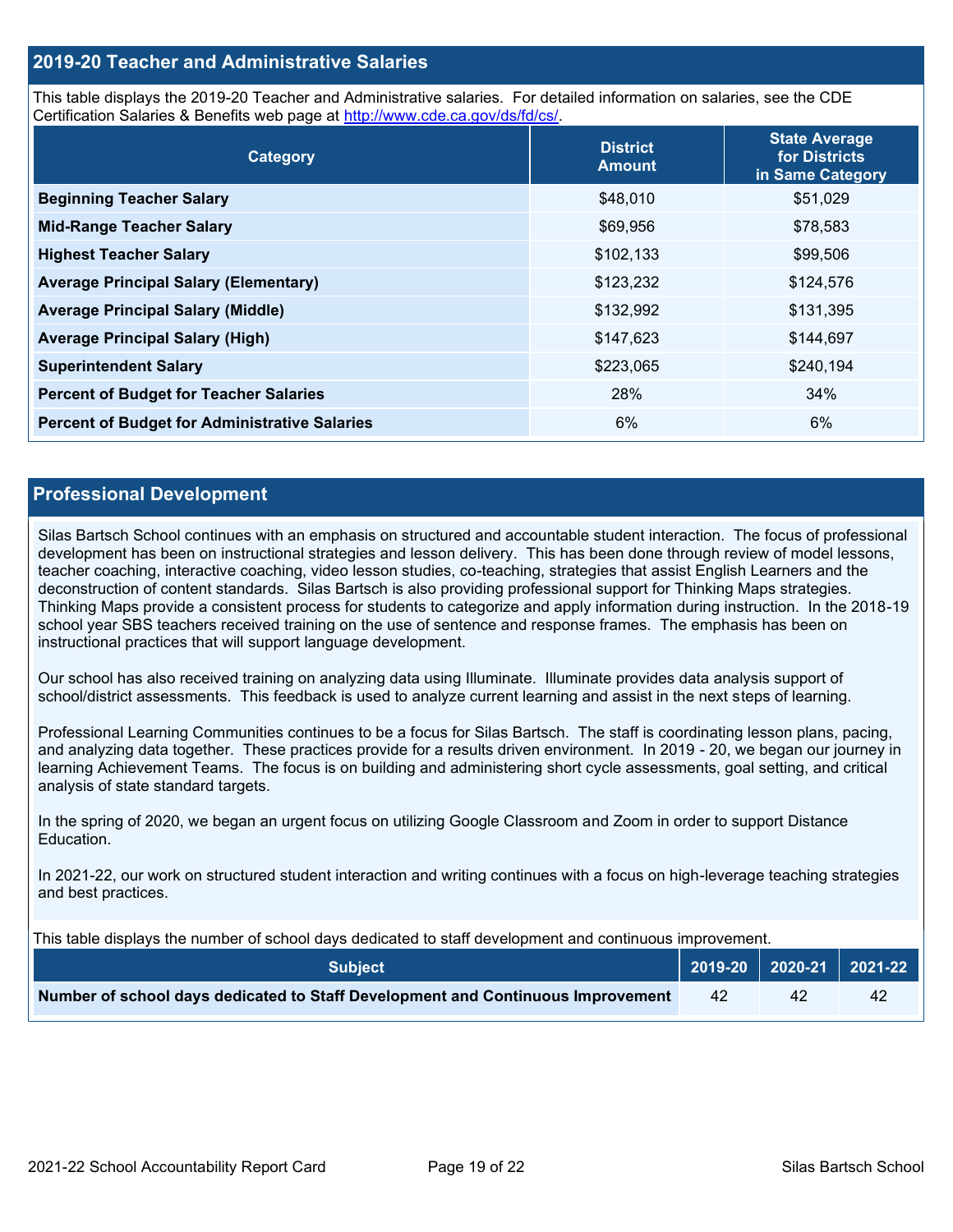# **Kings Canyon Unified School District 2020-21 Local Accountability Report Card (LARC) Addendum**

# **Local Accountability Report Card (LARC) Addendum**

**2020-21 Local Accountability Report Card (LARC) Addendum Overview**



On July 14, 2021, the California State Board of Education (SBE) determined that the California Department of Education (CDE) will use the SARC as the mechanism to conduct a one-time data collection of the LEA-level aggregate test results of all school's local assessments administered during the 2020–2021 school year in order to meet the federal Every Students Succeeds Act (ESSA) reporting requirement for the Local Educational Agency Accountability Report Cards (LARCs).

Each local educational agency (LEA) is responsible for preparing and posting their annual LARC in accordance with the federal ESSA. As a courtesy, the CDE prepares and posts the LARCs on behalf of all LEAs.

Only for the 2020–2021 school year and the 2020–2021 LARCs, LEAs are required to report their aggregate local assessments test results at the LEA-level to the CDE by populating the tables below via the SARC. These data will be used to meet the LEAs' federal requirement for their LARCs. Note that it is the responsibility of the school and LEA to ensure that all student privacy and suppression rules are in place when reporting data in Tables 3 and 4 in the Addendum, as applicable.

The tables below are not part of the SBE approved 2020–2021 SARC template but rather are the mechanism by which these required data will be collected from LEAs.

For purposes of the LARC and the following tables, an LEA is defined as a school district, a county office of education, or a direct funded charter school.

| <b>2021-22 District Contact Information</b> |                                      |  |  |  |
|---------------------------------------------|--------------------------------------|--|--|--|
| <b>District Name</b>                        | Kings Canyon Unified School District |  |  |  |
| <b>Phone Number</b>                         | $(559)$ 305-7010                     |  |  |  |
| Superintendent                              | John G. Campbell                     |  |  |  |
| <b>Email Address</b>                        | guzman-j@kcusd.com                   |  |  |  |
| <b>District Website Address</b>             | https://www.kcusd.com/               |  |  |  |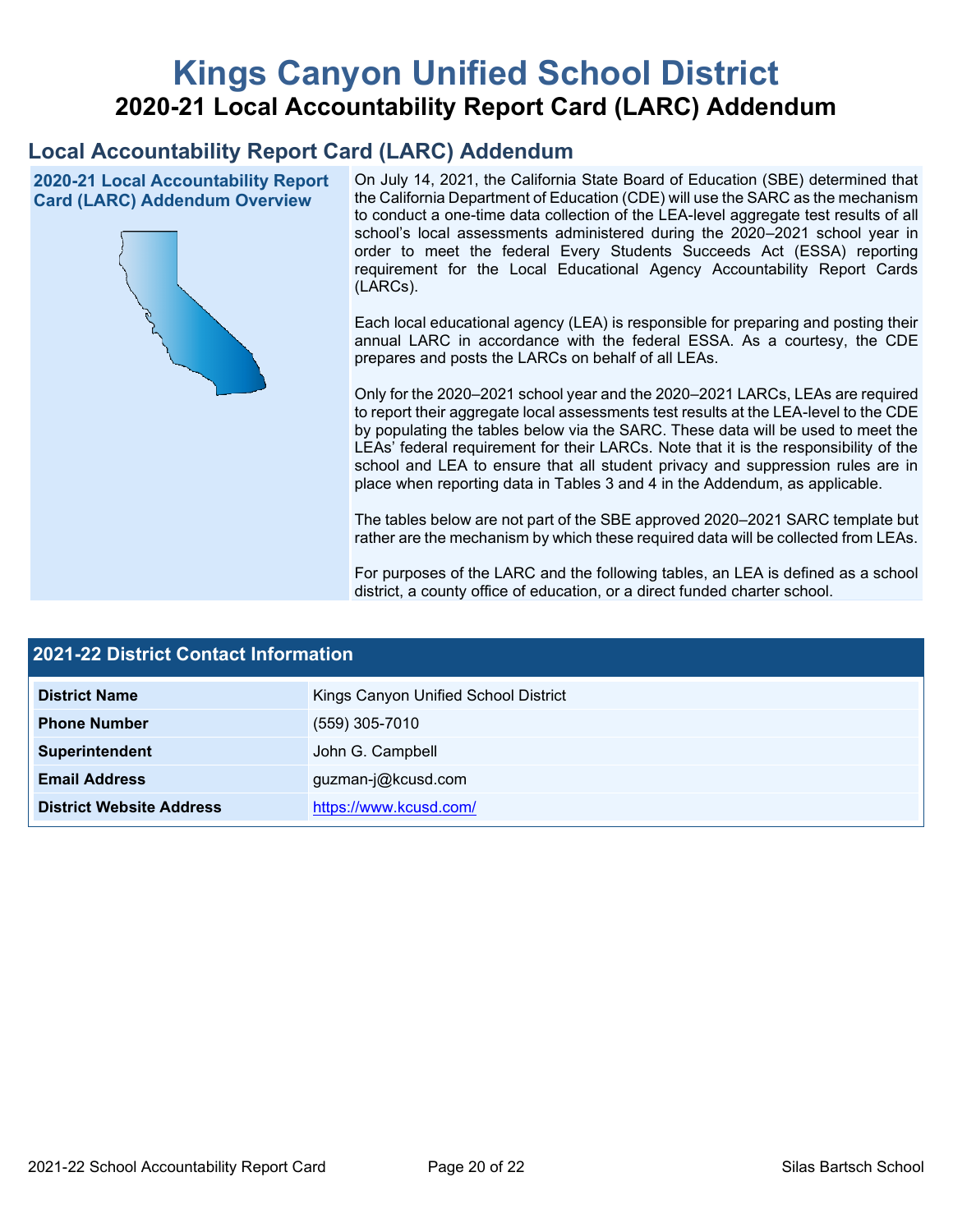### **2020-21 CAASPP Test Results in ELA by Student Group**

This table displays CAASPP test results in ELA by student group for students grades three through eight and grade eleven taking and completing a state-administered assessment. The CDE will populate this table for schools in cases where the school administered the CAASPP assessment. In cases where the school administered a local assessment instead of CAASPP, the CDE will populate this table with "NT" values, meaning this school did not test students using the CAASPP. See the local assessment(s) table for more information.

| <b>CAASPP</b><br><b>Student Groups</b>               | <b>CAASPP</b><br><b>Total</b><br><b>Enrollment</b> | <b>CAASPP</b><br><b>Number</b><br><b>Tested</b> | <b>CAASPP</b><br><b>Percent</b><br><b>Tested</b> | <b>CAASPP</b><br><b>Percent</b><br><b>Not Tested</b> | <b>CAASPP</b><br><b>Percent</b><br><b>Met or</b><br><b>Exceeded</b> |
|------------------------------------------------------|----------------------------------------------------|-------------------------------------------------|--------------------------------------------------|------------------------------------------------------|---------------------------------------------------------------------|
| <b>All Students</b>                                  | 5121                                               | 4993                                            | 97.50                                            | 2.50                                                 | 41.96                                                               |
| <b>Female</b>                                        | 2481                                               | 2426                                            | 97.78                                            | 2.22                                                 | 47.03                                                               |
| <b>Male</b>                                          | 2640                                               | 2567                                            | 97.23                                            | 2.77                                                 | 37.16                                                               |
| American Indian or Alaska Native                     | 23                                                 | 20                                              | 86.96                                            | 13.04                                                | 20.00                                                               |
| <b>Asian</b>                                         | 27                                                 | 26                                              | 96.30                                            | 3.70                                                 | 57.69                                                               |
| <b>Black or African American</b>                     | 14                                                 | 14                                              | 100.00                                           | 0.00                                                 | 57.14                                                               |
| <b>Filipino</b>                                      | 15                                                 | 13                                              | 86.67                                            | 13.33                                                | 69.23                                                               |
| <b>Hispanic or Latino</b>                            | 4567                                               | 4471                                            | 97.90                                            | 2.10                                                 | 40.59                                                               |
| Native Hawaiian or Pacific Islander                  | --                                                 | $\overline{\phantom{m}}$                        | --                                               | $\overline{\phantom{a}}$                             | $\overline{\phantom{a}}$                                            |
| <b>Two or More Races</b>                             | 60                                                 | 55                                              | 91.67                                            | 8.33                                                 | 45.45                                                               |
| <b>White</b>                                         | 412                                                | 391                                             | 94.90                                            | 5.10                                                 | 55.75                                                               |
| <b>English Learners</b>                              | 1328                                               | 1286                                            | 96.84                                            | 3.16                                                 | 8.94                                                                |
| <b>Foster Youth</b>                                  | 39                                                 | 37                                              | 94.87                                            | 5.13                                                 | 29.73                                                               |
| <b>Homeless</b>                                      | 38                                                 | 30                                              | 78.95                                            | 21.05                                                | 26.67                                                               |
| <b>Military</b>                                      | --                                                 | --                                              | --                                               | --                                                   | --                                                                  |
| <b>Socioeconomically Disadvantaged</b>               | 4490                                               | 4390                                            | 97.77                                            | 2.23                                                 | 39.27                                                               |
| <b>Students Receiving Migrant Education Services</b> | 254                                                | 250                                             | 98.43                                            | 1.57                                                 | 31.60                                                               |
| <b>Students with Disabilities</b>                    | 400                                                | 368                                             | 92.00                                            | 8.00                                                 | 11.41                                                               |